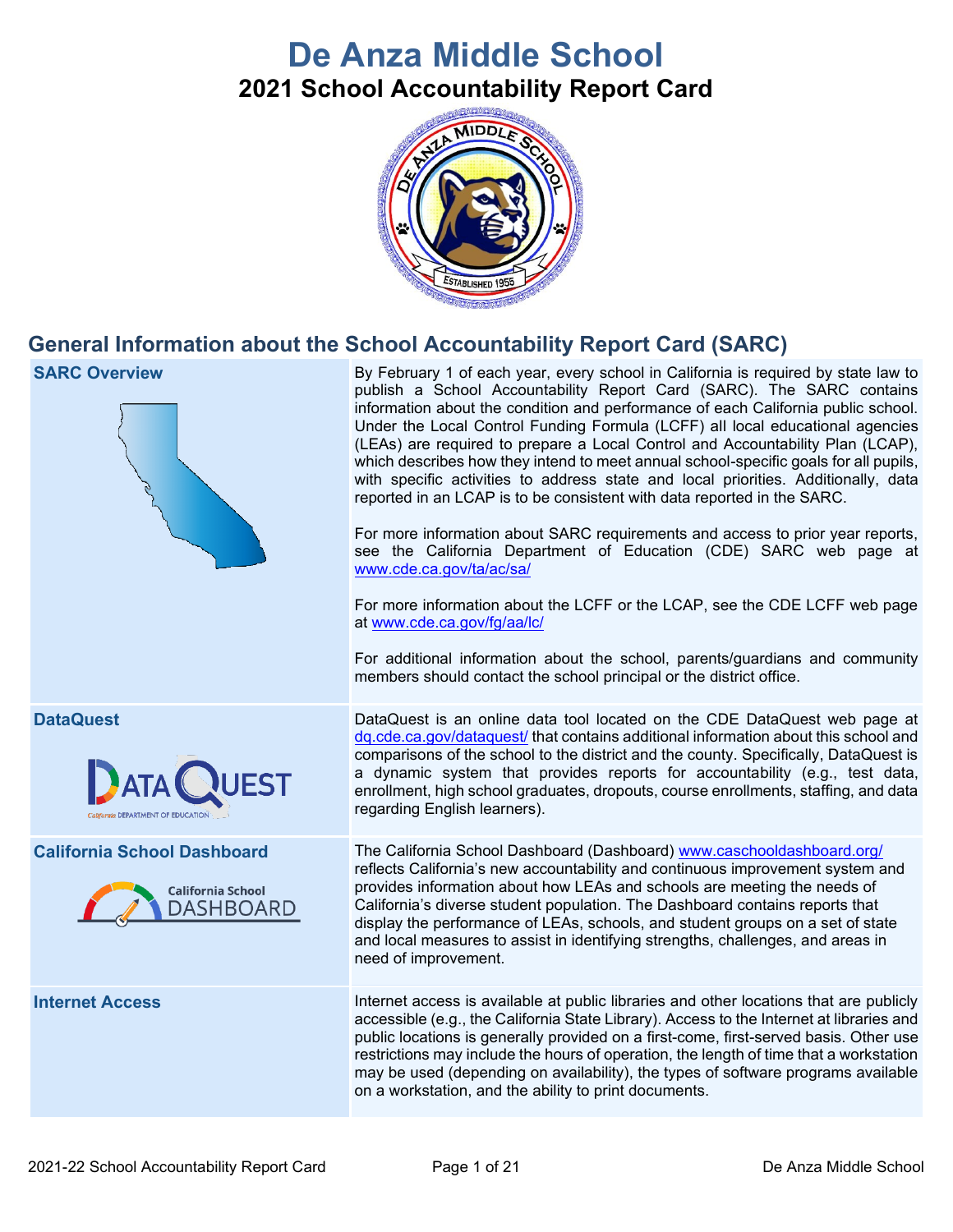#### **2021-22 School Contact Information**

| <b>School Name</b>                               | De Anza Middle School      |
|--------------------------------------------------|----------------------------|
| <b>Street</b>                                    | 1450 South Sultana Avenue  |
| City, State, Zip                                 | Ontario, Ca, 91761-4236    |
| <b>Phone Number</b>                              | (909) 986-8577             |
| <b>Principal</b>                                 | Adriana T. Gonzalez, Ed.D. |
| <b>Email Address</b>                             | adriana.gonzalez@omsd.net  |
| <b>School Website</b>                            | www.omsd.net/deanza        |
| County-District-School (CDS) Code 36678196036206 |                            |

#### **2021-22 District Contact Information**

| <b>District Name</b>            | Ontario-Montclair School District |
|---------------------------------|-----------------------------------|
| <b>Phone Number</b>             | $(909)$ 459-2500                  |
| <b>Superintendent</b>           | Dr. James Q. Hammond              |
| <b>Email Address</b>            | info@omsd.net                     |
| <b>District Website Address</b> | https://www.omsd.net              |

#### **2021-22 School Overview**

Mission: De Anza Middle School's mission is to deliver a well-rounded and rigorous academic program that prepares our students to be critical and creative thinkers, collaborative problem solvers, and effective communicators.

Vision: De Anza will be an exemplary Project-Based Learning School that prepares all students for success in high school, college, career, and life through teaching 21st Century Competencies and developing "Habits of Success."

#### Principal's Message:

I'd like to welcome you to De Anza Middle School's Annual School Accountability Report Card. In accordance with Proposition 98, every school in California is required to issue an annual School Accountability Report Card that fulfills state and federal disclosure requirements. Parents will find valuable information about our academic achievement, professional staff, curricular programs, instructional materials, safety procedures, classroom environment, and condition of facilities.

De Anza Middle School provides a warm, stimulating environment where students are actively involved in learning academics as well as "Habits of Success" and positive behavioral expectations. We prepare students for continuing secondary and postsecondary success through teaching a standards-based, challenging curriculum taught by dedicated professional staff and based on the individual needs of the students. Ongoing evaluation of student progress and achievement helps us refine the instructional program so students can achieve academic proficiency and be prepared for their future academic and career goals.

We are excited about progress in facilities and programs at our school. We are developing our performing arts program through music, with the goal of having a Philharmonic Orchestra. We are also offering an international language program with Arabic, Mandarin, and Spanish instruction. Additionally, our students also have access to Art, Robotics, and Coding as an elective. We have completed construction on a multi-million dollar facility that includes a performance venue, gym, multimedia collaboration space, and fully stocked makerspace. We are in the second year of an innovative program in which we offer math and Spanish classes for high school credit in partnership with the local high school district. As you can see, we have many amazing opportunities for our students here at De Anza Middle School. We have made a commitment to provide the best educational program possible for De Anza Middle School's students and welcome any suggestions or questions you may have about the information contained in this report or about the school. We strive to ensure our students have equitable opportunities to meet their maximum potential.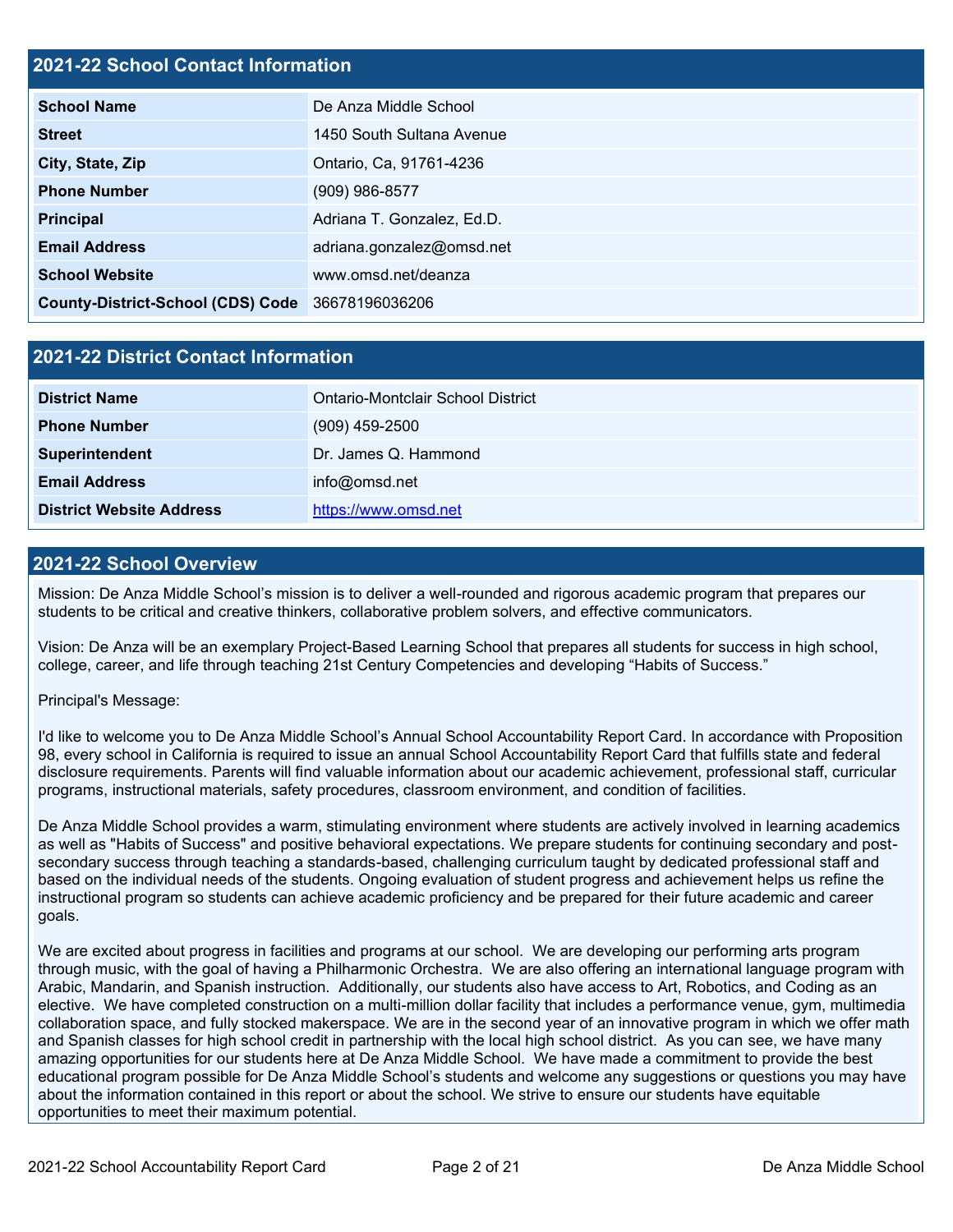# **About this School**

| 2020-21 Student Enrollment by Grade Level |                           |  |  |  |
|-------------------------------------------|---------------------------|--|--|--|
| <b>Grade Level</b>                        | <b>Number of Students</b> |  |  |  |
| Grade 7                                   | 273                       |  |  |  |
| Grade 8                                   | 223                       |  |  |  |
| <b>Total Enrollment</b>                   | 496                       |  |  |  |

### **2020-21 Student Enrollment by Student Group**

| <b>Student Group</b>                   | <b>Percent of Total Enrollment</b> |
|----------------------------------------|------------------------------------|
| <b>Female</b>                          | 48                                 |
| <b>Male</b>                            | 52                                 |
| American Indian or Alaska Native       | 1.2                                |
| <b>Asian</b>                           | 1.6                                |
| <b>Black or African American</b>       | 2.8                                |
| <b>Filipino</b>                        | 0.2                                |
| <b>Hispanic or Latino</b>              | 92.1                               |
| Native Hawaiian or Pacific Islander    | 0.6                                |
| <b>Two or More Races</b>               | 0.4                                |
| <b>White</b>                           | 1                                  |
| <b>English Learners</b>                | 15.9                               |
| <b>Foster Youth</b>                    | 0.2                                |
| <b>Homeless</b>                        | 5.6                                |
| <b>Socioeconomically Disadvantaged</b> | 95.2                               |
| <b>Students with Disabilities</b>      | 14.7                               |

# **A. Conditions of Learning State Priority: Basic**

The SARC provides the following information relevant to the State priority: Basic (Priority 1):

- Degree to which teachers are appropriately assigned and fully credentialed in the subject area and for the pupils they are teaching;
- Pupils have access to standards-aligned instructional materials; and
- School facilities are maintained in good repair

Note: For more information refer to the Updated Teacher Equity Definitions web page at<https://www.cde.ca.gov/pd/ee/teacherequitydefinitions.asp>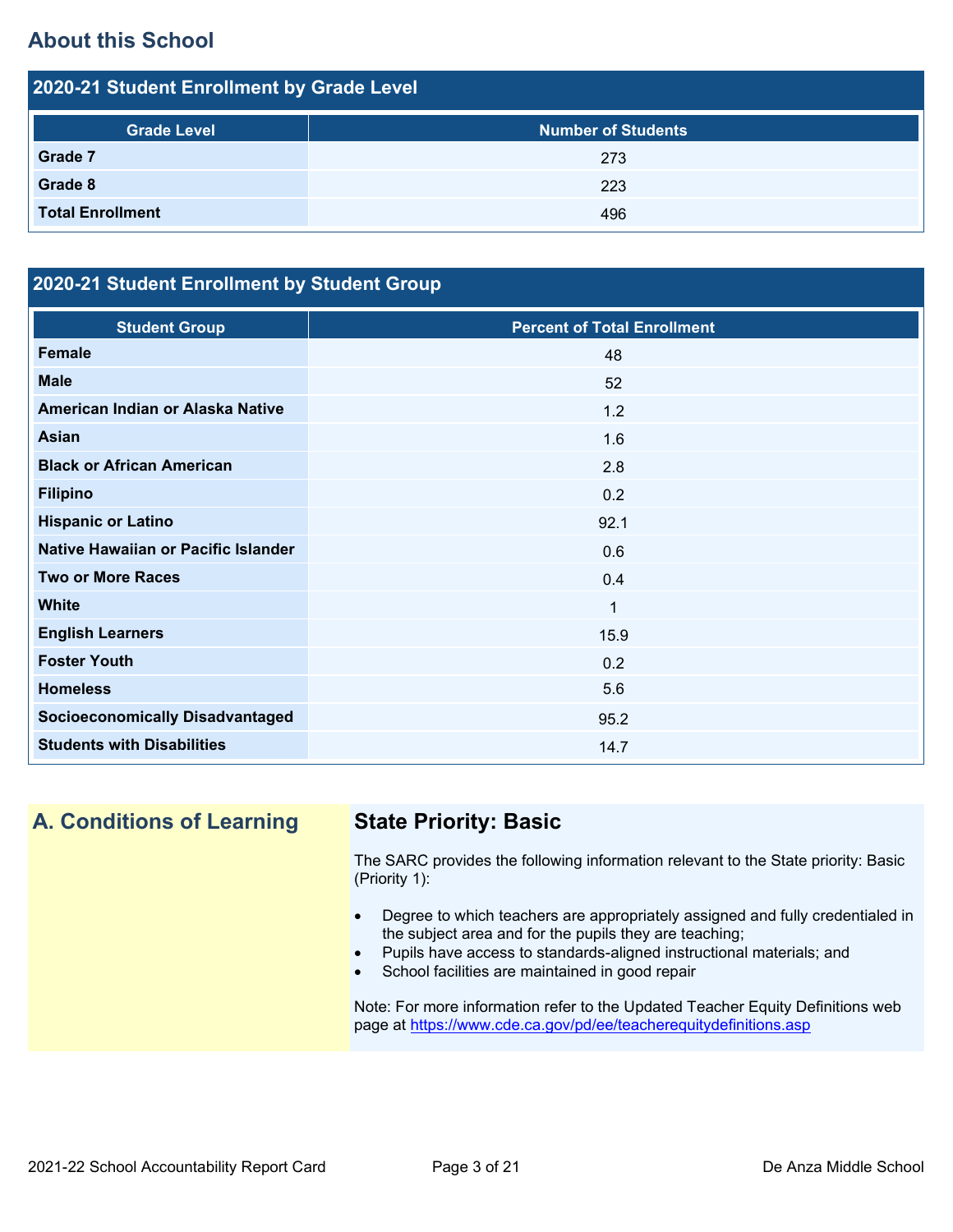| 2019-20 Teacher Preparation and Placement                                                       |         |  |  |
|-------------------------------------------------------------------------------------------------|---------|--|--|
| <b>Authorization/Assignment</b>                                                                 | 2019-20 |  |  |
| Fully (Preliminary or Clear) Credentialed for Subject and Student Placement (properly assigned) |         |  |  |
| <b>Intern Credential Holders Properly Assigned</b>                                              |         |  |  |
| Teachers Without Credentials and Misassignments ("ineffective" under ESSA)                      |         |  |  |
| Credentialed Teachers Assigned Out-of-Field ("out-of-field" under ESSA)                         |         |  |  |
| <b>Unknown</b>                                                                                  |         |  |  |
| <b>Total Teaching Positions</b>                                                                 |         |  |  |
|                                                                                                 |         |  |  |

Note: The data in this table is based on Full Time Equivalent (FTE) status. One FTE equals one staff member working full time; one FTE could also represent two staff members who each work 50 percent of full time. Additionally, an assignment is defined as a position that an educator is assigned to based on setting, subject, and grade level. An authorization is defined as the services that an educator is authorized to provide to students.

# **2019-20 Teachers Without Credentials and Misassignments (considered "ineffective" under ESSA) Authorization/Assignment 2019-20 Permits and Waivers Misassignments Vacant Positions Total Teachers Without Credentials and Misassignments**

## **2019-20 Credentialed Teachers Assigned Out-of-Field (considered "out-of-field" under ESSA)**

| <b>Indicator</b>                                       | 2019-20 |
|--------------------------------------------------------|---------|
| Credentialed Teachers Authorized on a Permit or Waiver |         |
| <b>Local Assignment Options</b>                        |         |
| <b>Total Out-of-Field Teachers</b>                     |         |

### **2019-20 Class Assignments**

| <b>Indicator</b>                                                                                                                              | 2019-20 |
|-----------------------------------------------------------------------------------------------------------------------------------------------|---------|
| <b>Misassignments for English Learners</b><br>(a percentage of all the classes with English learners taught by teachers that are misassigned) |         |
| No credential, permit or authorization to teach                                                                                               |         |
| (a percentage of all the classes taught by teachers with no record of an authorization to teach)                                              |         |

| 2021-22 Quality, Currency, Availability of Textbooks and Other Instructional Materials |  |  |  |  |  |
|----------------------------------------------------------------------------------------|--|--|--|--|--|
| Year and month in which the data were collected<br>August 2020                         |  |  |  |  |  |
|                                                                                        |  |  |  |  |  |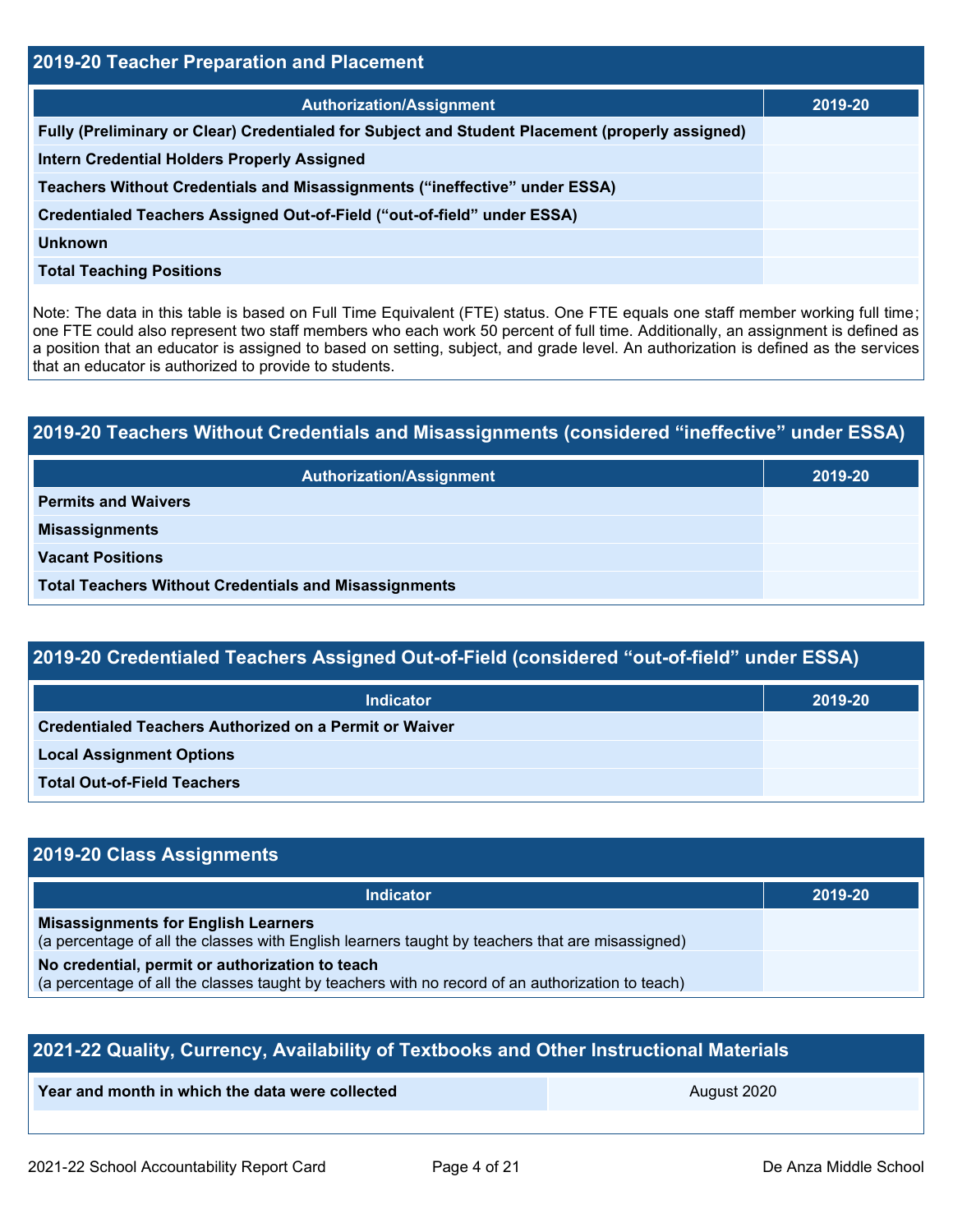| <b>Subject</b>                    | Textbooks and Other Instructional Materials/year of<br><b>Adoption</b>                                                                                                                                                                                                                                                                                                                                                                                                               | <b>From</b><br><b>Most</b><br><b>Recent</b><br><b>Adoption</b> | <b>Percent</b><br><b>Students</b><br><b>Lacking Own</b><br><b>Assigned</b><br><b>Copy</b> |
|-----------------------------------|--------------------------------------------------------------------------------------------------------------------------------------------------------------------------------------------------------------------------------------------------------------------------------------------------------------------------------------------------------------------------------------------------------------------------------------------------------------------------------------|----------------------------------------------------------------|-------------------------------------------------------------------------------------------|
| <b>Reading/Language Arts</b>      | 6-8 Collections (Houghton Mifflin Harcourt - Adopted 2016                                                                                                                                                                                                                                                                                                                                                                                                                            | Yes                                                            | 0%                                                                                        |
| <b>Mathematics</b>                | TK-8 - Eureka Math (Great Minds)- Adopted 2015* and then<br>in 2018* for Dual Immersion program.<br>K-8 mathematics materials were selected by OMSD<br>stakeholders to adopt due to the level of rigor of the program<br>and a strong alignment with the California State Standards.<br>*TK mathematics materials are from the most recent local<br>adoption.<br>Integrated Math, High School Credit Course, Houghton Mifflin<br>Harcourt, Integrated Math I, 2015 adopted May, 2020 | No.                                                            | 0%                                                                                        |
| <b>Science</b>                    | 6-8 California Inspire Science-Preferred Integrated (McGraw<br>Hill) - Adopted 2019                                                                                                                                                                                                                                                                                                                                                                                                  | Yes                                                            | 0%                                                                                        |
| <b>History-Social Science</b>     | TK Big Day (Houghton-Mifflin-Harcourt) - Adopted 2016<br>K-5 California Vistas (Macmillan/McGraw-Hill) - Adopted<br>2006*<br>6-8 My World Interactive (Pearson) - Adopted 2018<br>*K-5 History/Social Science materials are not from the most<br>recent state adoption; however, the district has determined<br>through local review that the materials are still aligned to<br>current state standards.                                                                             | Yes                                                            | 0%                                                                                        |
| <b>Foreign Language</b>           | *Spanish II S, High School Credit Course, Vista, Imagina, 4th<br>Edition, adopted May 2020 - *Not from the most recent state<br>adoption.<br>Spanish for Native Speakers, McDougal Littel, Tu Mundo,<br>2008, adopted July 2008<br>Beginning Spanish, Prentice Hall, Realidades, 2008, adopted<br><b>July 2008</b>                                                                                                                                                                   | Yes                                                            | 0%                                                                                        |
| <b>Health</b>                     | K-8 Focus on You (Charles Merrill Publishing) - Adopted<br>1984                                                                                                                                                                                                                                                                                                                                                                                                                      | No                                                             | 0%                                                                                        |
| <b>Visual and Performing Arts</b> | TK-6 Theatre Arts Connection (SRA/McGraw-Hill) - Adopted<br>2008<br>TK-6 Art Connection (SRA/McGraw-Hill) - Adopted 2008<br>TK-8 CA Spotlight on Music (McGraw-Hill) - Adopted 2008<br>6-8 Middle School Art Series (McGraw-Hill) - Adopted 2008                                                                                                                                                                                                                                     | Yes                                                            | 0%                                                                                        |

#### **School Facility Conditions and Planned Improvements**

De Anza Middle School w as originally built in 1955. The educational needs of students are met by adequate classroom space and additional spaces for staff and students. The school has a total of 30 original classrooms, seven portable classrooms that were added between 1980 and 2001, a multipurpose room/cafeteria, library, storage rooms, playing fields, and an administrative building. In fall 2019 we completed construction on an additional facility housing a gym, performance venue, multimedia center, and makerspace. There are no current or planned facility improvements. There are nine student restrooms and seven staff restrooms on the campus, all in proper working condition. The facilities are maintained in a manner that is clean, safe, and functional. Based on current enrollment, school spaces are in abundance, with enough classrooms for all students, as w ell as areas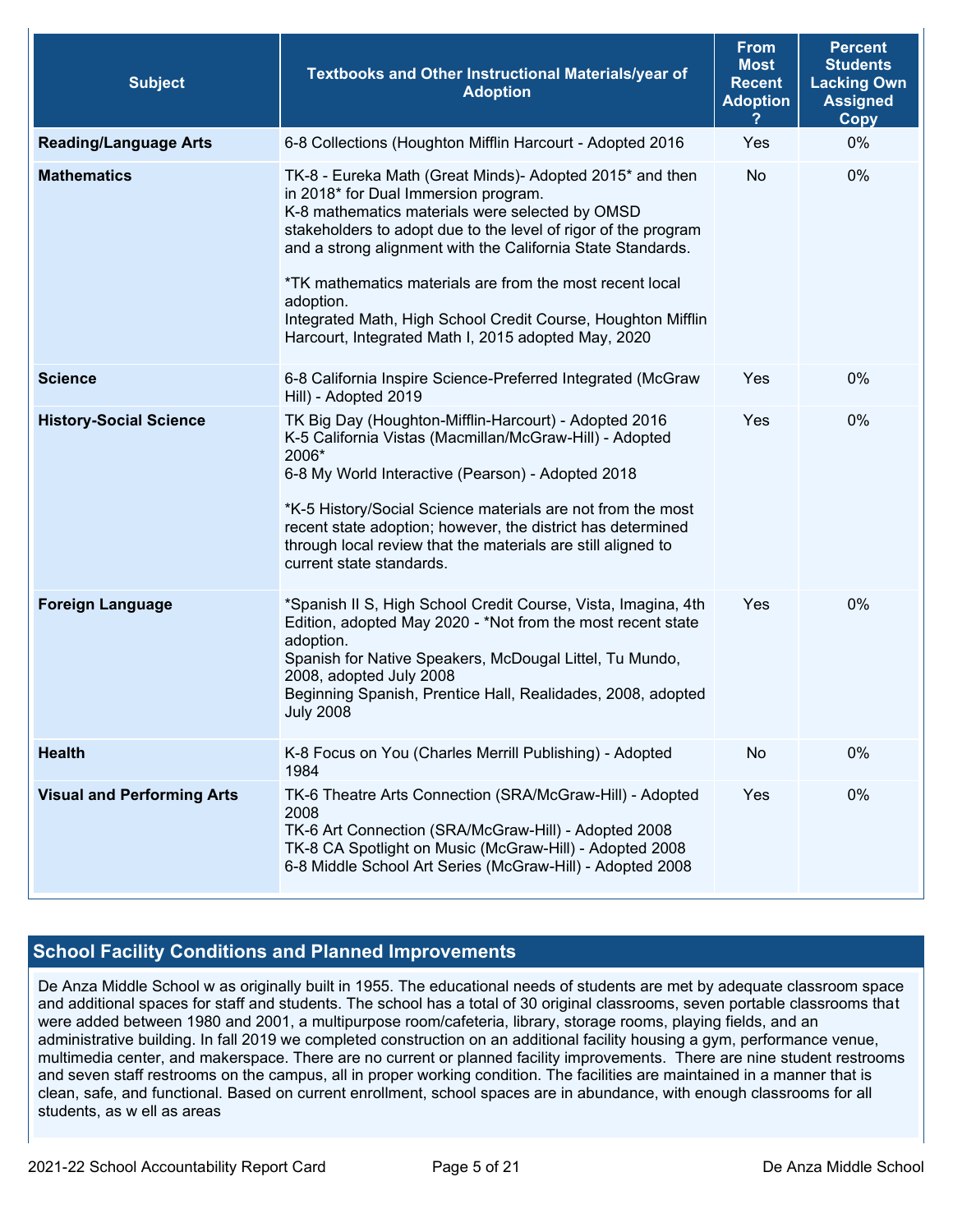for extracurricular activities. Staff spaces include a staff workroom/lunchroom, and staff collaboration center.

District maintenance staff ensures that the repairs necessary to keep the school in good repair and working order are completed in a timely manner. A work order process is used to ensure efficient service and that emergency repairs are given the highest priority. A new video surveillance system has been installed. Cleaning Process and Schedule The district governing board has adopted cleaning standards for all schools in the district. A summary of these standards is available at the school or district office. The principal works daily with the custodial staff to develop cleaning schedules to ensure clean and safe school. Student safety is an ongoing priority. Facilities are kept in good repair and safe conditions with thorough review on a regular basis and prompt follow -up by custodial staff for any concerns. Although the facility was built in 1955, cleanliness is maintained by a top-notch custodial staff with regular cleaning schedules both daily and at all breaks.

The last state inspection mandated under the Williams Settlement w as completed August, 23, 2021. The report on this inspection was forwarded to the Superintendent of Schools. Any areas of concern noted by the team were corrected as reflected elsewhere in this report. The district continues to provide ongoing facilities and grounds repairs and improvements as needed.

#### **Year and month of the most recent FIT report** August 23, 2021

| <b>System Inspected</b>                                                | Rate<br>Good | Rate<br>Fair | Rate<br>Poor | <b>Repair Needed and Action Taken or Planned</b>                                                                                                             |
|------------------------------------------------------------------------|--------------|--------------|--------------|--------------------------------------------------------------------------------------------------------------------------------------------------------------|
| <b>Systems:</b><br>Gas Leaks, Mechanical/HVAC, Sewer                   | X            |              |              |                                                                                                                                                              |
| Interior:<br><b>Interior Surfaces</b>                                  | $\times$     |              |              |                                                                                                                                                              |
| <b>Cleanliness:</b><br>Overall Cleanliness, Pest/Vermin Infestation    | $\times$     |              |              | Grounds: Gopher holes, trip hazards (work order<br>#221137 completed 10/18/21)                                                                               |
| <b>Electrical</b>                                                      | $\times$     |              |              |                                                                                                                                                              |
| <b>Restrooms/Fountains:</b><br>Restrooms, Sinks/ Fountains             | $\sf X$      |              |              |                                                                                                                                                              |
| Safety:<br>Fire Safety, Hazardous Materials                            | X            |              |              | PE Room 35: Fire extinguisher is not properly<br>mounted, PE Room 36: Fire extinguisher is not<br>properly mounted (work order #231135<br>completed 8/26/21) |
| Structural:<br>Structural Damage, Roofs                                | X            |              |              |                                                                                                                                                              |
| External:<br>Playground/School Grounds, Windows/<br>Doors/Gates/Fences | X            |              |              |                                                                                                                                                              |

| <b>Overall Facility Rate</b> |      |      |      |  |
|------------------------------|------|------|------|--|
| <b>Exemplary</b>             | Good | Fair | Poor |  |
|                              | X    |      |      |  |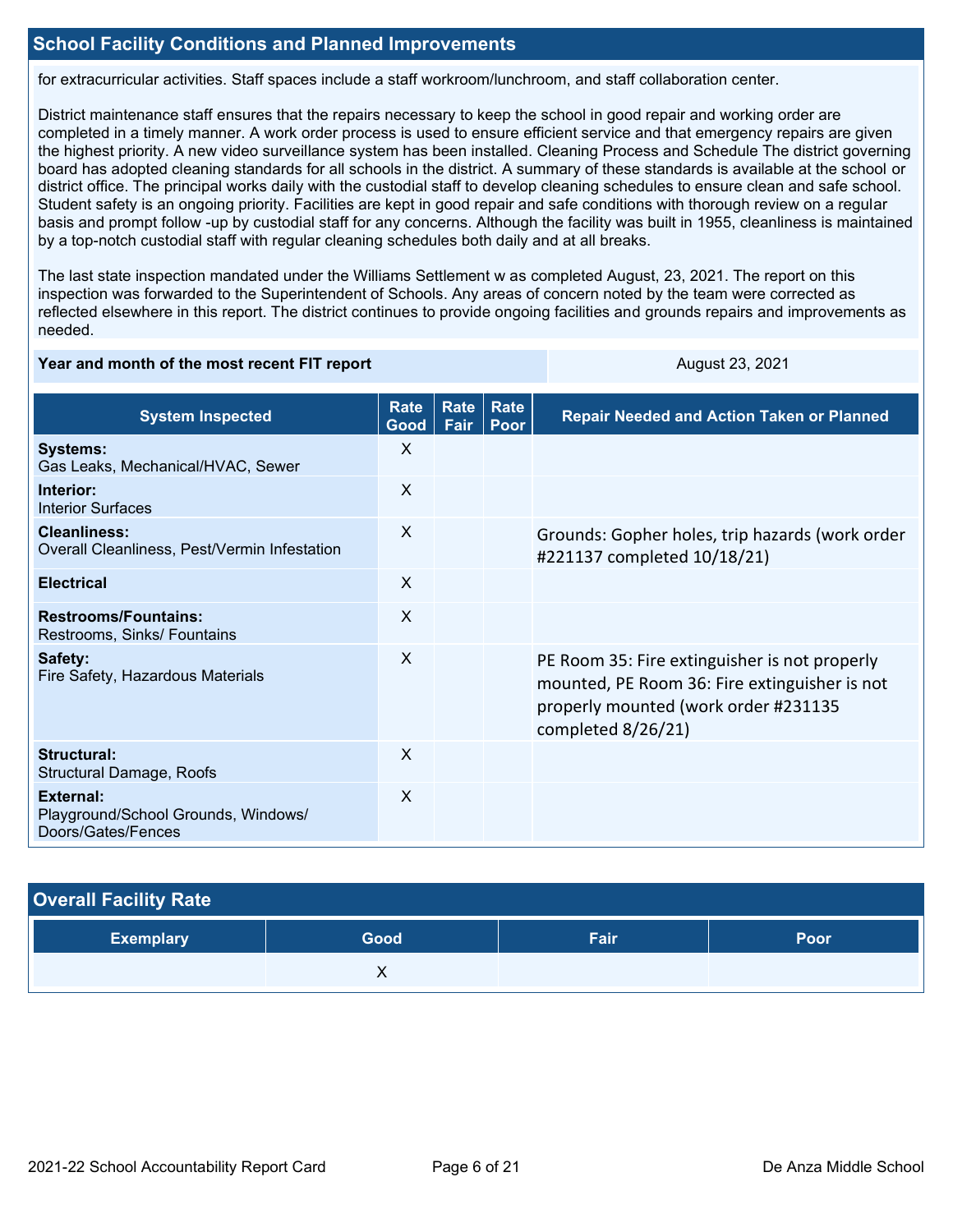# **B. Pupil Outcomes State Priority: Pupil Achievement**

The SARC provides the following information relevant to the State priority: Pupil Achievement (Priority 4):

#### **Statewide Assessments**

(i.e., California Assessment of Student Performance and Progress [CAASPP] System includes the Smarter Balanced Summative Assessments for students in the general education population and the California Alternate Assessments [CAAs] for English language arts/literacy [ELA] and mathematics given in grades three through eight and grade eleven. Only eligible students may participate in the administration of the CAAs. CAAs items are aligned with alternate achievement standards, which are linked with the Common Core State Standards [CCSS] for students with the most significant cognitive disabilities).

The CAASPP System encompasses the following assessments and student participation requirements:

- 1. **Smarter Balanced Summative Assessments and CAAs for ELA** in grades three through eight and grade eleven.
- 2. **Smarter Balanced Summative Assessments and CAAs for mathematics** in grades three through eight and grade eleven.
- 3. **California Science Test (CAST) and CAAs for Science** in grades five, eight, and once in high school (i.e., grade ten, eleven, or twelve).

#### **SARC Reporting in the 2020-2021 School Year Only**

Where the most viable option, LEAs were required to administer the statewide summative assessment in ELA and mathematics. Where a statewide summative assessment was not the most viable option for the LEA (or for one or more gradelevel[s] within the LEA) due to the pandemic, LEAs were allowed to report results from a different assessment that met the criteria established by the State Board of Education (SBE) on March 16, 2021. The assessments were required to be:

- Aligned with CA CCSS for ELA and mathematics;
- Available to students in grades 3 through 8, and grade 11; and
- Uniformly administered across a grade, grade span, school, or district to all eligible students.

#### **Options**

Note that the CAAs could only be administered in-person following health and safety requirements. If it was not viable for the LEA to administer the CAAs in person with health and safety guidelines in place, the LEA was directed to not administer the tests. There were no other assessment options available for the CAAs. Schools administered the Smarter Balanced Summative Assessments for ELA and mathematics, other assessments that meet the SBE criteria, or a combination of both, and they could only choose one of the following:

- Smarter Balanced ELA and mathematics summative assessments;
- Other assessments meeting the SBE criteria; or
- Combination of Smarter Balanced ELA and mathematics summative assessments and other assessments.

The percentage of students who have successfully completed courses that satisfy the requirements for entrance to the University of California and the California State University, or career technical education sequences or programs of study.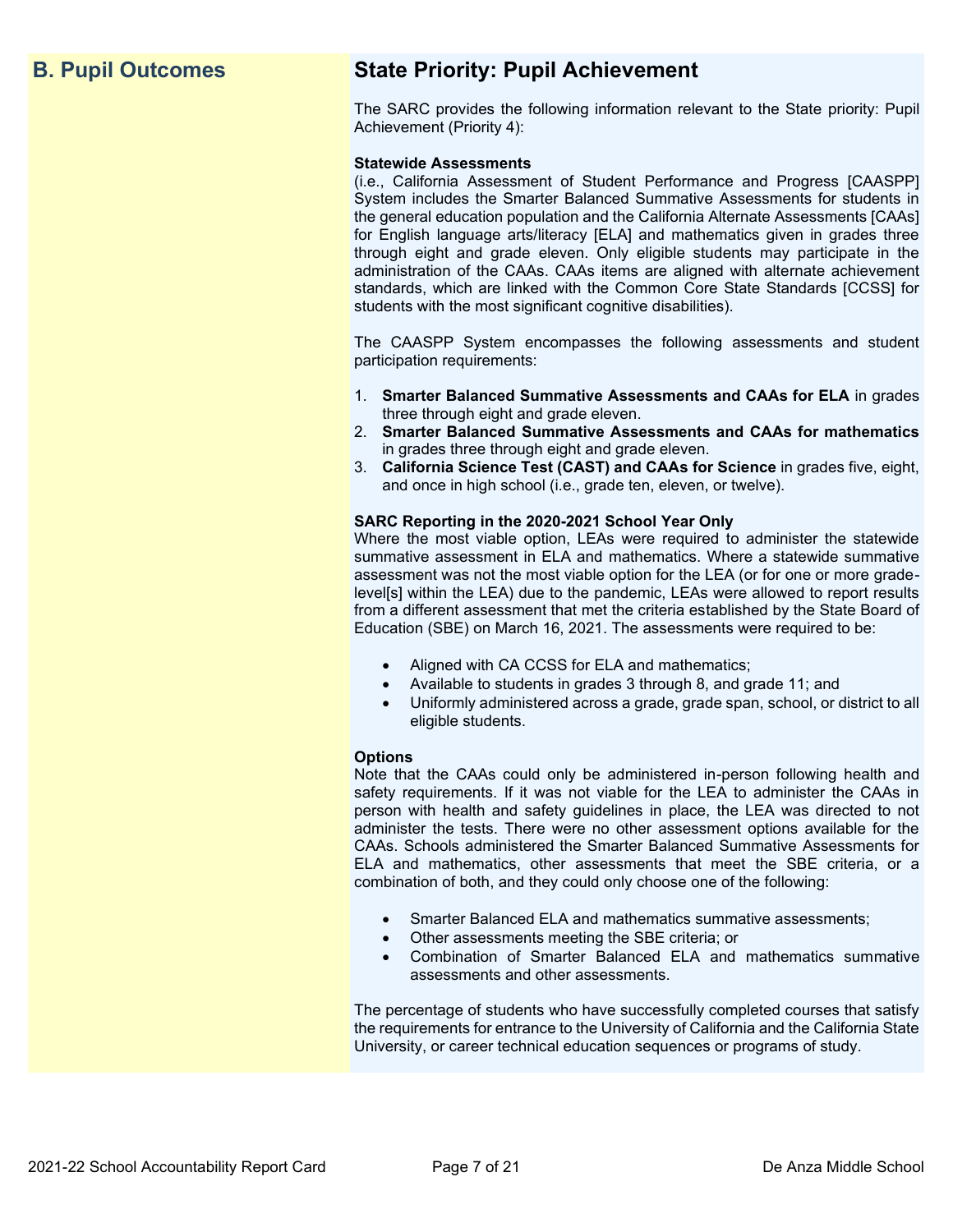#### **Percentage of Students Meeting or Exceeding the State Standard on CAASPP**

This table displays CAASPP test results in ELA and mathematics for all students grades three through eight and grade eleven taking and completing a state-administered assessment.

The 2019-2020 data cells with N/A values indicate that the 2019-2020 data are not available due to the COVID-19 pandemic and resulting summative test suspension. The Executive Order N-30-20 was issued which waived the assessment, accountability, and reporting requirements for the 2019-2020 school year.

The 2020-2021 data cells have N/A values because these data are not comparable to other year data due to the COVID-19 pandemic during the 2020-2021 school year. Where the CAASPP assessments in ELA and/or mathematics is not the most viable option, the LEAs were allowed to administer local assessments. Therefore, the 2020-2021 data between school years for the school, district, state are not an accurate comparison. As such, it is inappropriate to compare results of the 2020-2021 school year to other school years.

| <b>Subject</b>                                                       | <b>School</b><br>2019-20 | <b>School</b><br>2020-21 | <b>District</b><br>2019-20 | <b>District</b><br>2020-21 | <b>State</b><br>2019-20 | <b>State</b><br>2020-21 |
|----------------------------------------------------------------------|--------------------------|--------------------------|----------------------------|----------------------------|-------------------------|-------------------------|
| <b>English Language Arts/Literacy</b><br>$\left($ grades 3-8 and 11) | N/A                      | N/A                      | N/A                        | N/A                        | N/A                     | N/A                     |
| <b>Mathematics</b><br>$(grades 3-8 and 11)$                          | N/A                      | N/A                      | N/A                        | N/A                        | N/A                     | N/A                     |

#### **2020-21 CAASPP Test Results in ELA by Student Group**

This table displays CAASPP test results in ELA by student group for students grades three through eight and grade eleven taking and completing a state-administered assessment. The CDE will populate this table for schools in cases where the school administered the CAASPP assessment. In cases where the school administered a local assessment instead of CAASPP, the CDE will populate this table with "NT" values, meaning this school did not test students using the CAASPP. See the local assessment(s) table for more information.

| <b>CAASPP</b><br><b>Student Groups</b> | <b>CAASPP</b><br><b>Total</b><br><b>Enrollment</b> | <b>CAASPP</b><br><b>Number</b><br><b>Tested</b> | <b>CAASPP</b><br><b>Percent</b><br><b>Tested</b> | <b>CAASPP</b><br><b>Percent</b><br><b>Not Tested</b> | <b>CAASPP</b><br><b>Percent</b><br>Met or<br><b>Exceeded</b> |
|----------------------------------------|----------------------------------------------------|-------------------------------------------------|--------------------------------------------------|------------------------------------------------------|--------------------------------------------------------------|
| <b>All Students</b>                    | 505                                                | <b>NT</b>                                       | <b>NT</b>                                        | <b>NT</b>                                            | <b>NT</b>                                                    |
| <b>Female</b>                          | 241                                                | <b>NT</b>                                       | <b>NT</b>                                        | <b>NT</b>                                            | <b>NT</b>                                                    |
| <b>Male</b>                            | 264                                                | <b>NT</b>                                       | <b>NT</b>                                        | <b>NT</b>                                            | <b>NT</b>                                                    |
| American Indian or Alaska Native       | --                                                 | <b>NT</b>                                       | <b>NT</b>                                        | <b>NT</b>                                            | <b>NT</b>                                                    |
| <b>Asian</b>                           | --                                                 | <b>NT</b>                                       | <b>NT</b>                                        | <b>NT</b>                                            | <b>NT</b>                                                    |
| <b>Black or African American</b>       | 14                                                 | <b>NT</b>                                       | <b>NT</b>                                        | <b>NT</b>                                            | <b>NT</b>                                                    |
| <b>Filipino</b>                        | --                                                 | <b>NT</b>                                       | <b>NT</b>                                        | <b>NT</b>                                            | <b>NT</b>                                                    |
| <b>Hispanic or Latino</b>              | 465                                                | <b>NT</b>                                       | <b>NT</b>                                        | <b>NT</b>                                            | <b>NT</b>                                                    |
| Native Hawaiian or Pacific Islander    | --                                                 | <b>NT</b>                                       | <b>NT</b>                                        | <b>NT</b>                                            | <b>NT</b>                                                    |
| <b>Two or More Races</b>               | --                                                 | <b>NT</b>                                       | <b>NT</b>                                        | <b>NT</b>                                            | <b>NT</b>                                                    |
| <b>White</b>                           | --                                                 | <b>NT</b>                                       | <b>NT</b>                                        | <b>NT</b>                                            | <b>NT</b>                                                    |
| <b>English Learners</b>                | 80                                                 | <b>NT</b>                                       | <b>NT</b>                                        | <b>NT</b>                                            | <b>NT</b>                                                    |
| <b>Foster Youth</b>                    | --                                                 | <b>NT</b>                                       | <b>NT</b>                                        | <b>NT</b>                                            | <b>NT</b>                                                    |
| <b>Homeless</b>                        | 102                                                | <b>NT</b>                                       | <b>NT</b>                                        | <b>NT</b>                                            | <b>NT</b>                                                    |
| <b>Military</b>                        | $\mathbf{0}$                                       | $\mathbf 0$                                     | $\mathbf 0$                                      | $\mathbf 0$                                          | $\mathbf{0}$                                                 |
| <b>Socioeconomically Disadvantaged</b> | 481                                                | <b>NT</b>                                       | <b>NT</b>                                        | <b>NT</b>                                            | <b>NT</b>                                                    |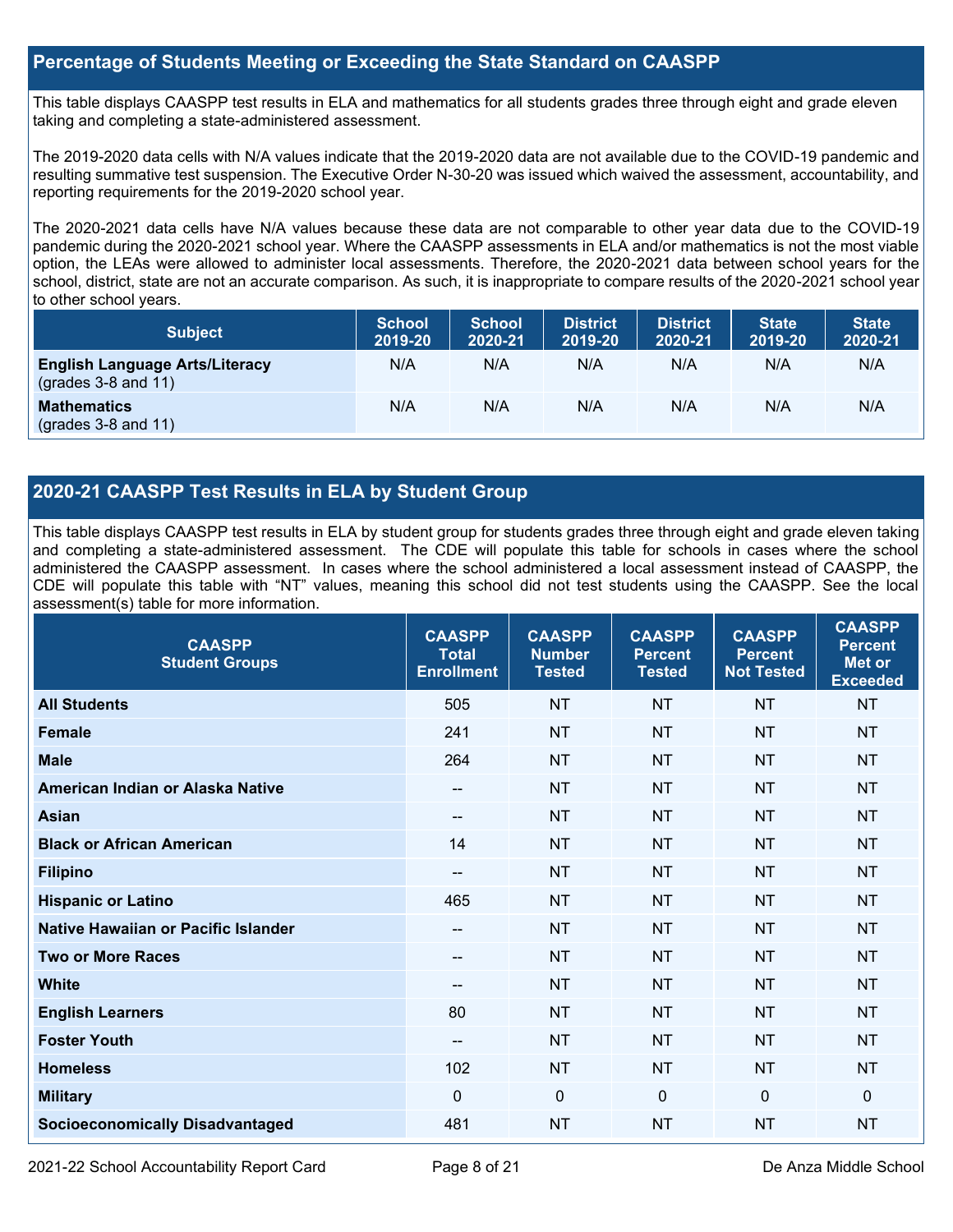| <b>Students Receiving Migrant Education Services</b> |  |    |  |
|------------------------------------------------------|--|----|--|
| <b>Students with Disabilities</b>                    |  | ΝI |  |

### **2020-21 CAASPP Test Results in Math by Student Group**

This table displays CAASPP test results in Math by student group for students grades three through eight and grade eleven taking and completing a state-administered assessment. The CDE will populate this table for schools in cases where the school administered the CAASPP assessment. In cases where the school administered a local assessment instead of CAASPP, the CDE will populate this table with "NT" values, meaning this school did not test students using the CAASPP. See the local assessment(s) table for more information.

| <b>CAASPP</b><br><b>Student Groups</b>               | <b>CAASPP</b><br><b>Total</b><br><b>Enrollment</b> | <b>CAASPP</b><br><b>Number</b><br><b>Tested</b> | <b>CAASPP</b><br><b>Percent</b><br><b>Tested</b> | <b>CAASPP</b><br><b>Percent</b><br><b>Not Tested</b> | <b>CAASPP</b><br><b>Percent</b><br><b>Met or</b><br><b>Exceeded</b> |
|------------------------------------------------------|----------------------------------------------------|-------------------------------------------------|--------------------------------------------------|------------------------------------------------------|---------------------------------------------------------------------|
| <b>All Students</b>                                  | 505                                                | <b>NT</b>                                       | <b>NT</b>                                        | <b>NT</b>                                            | <b>NT</b>                                                           |
| <b>Female</b>                                        | 241                                                | <b>NT</b>                                       | <b>NT</b>                                        | <b>NT</b>                                            | <b>NT</b>                                                           |
| <b>Male</b>                                          | 264                                                | <b>NT</b>                                       | <b>NT</b>                                        | <b>NT</b>                                            | <b>NT</b>                                                           |
| American Indian or Alaska Native                     | $\qquad \qquad -$                                  | <b>NT</b>                                       | <b>NT</b>                                        | <b>NT</b>                                            | <b>NT</b>                                                           |
| <b>Asian</b>                                         | --                                                 | <b>NT</b>                                       | <b>NT</b>                                        | <b>NT</b>                                            | <b>NT</b>                                                           |
| <b>Black or African American</b>                     | 14                                                 | <b>NT</b>                                       | <b>NT</b>                                        | <b>NT</b>                                            | <b>NT</b>                                                           |
| <b>Filipino</b>                                      | --                                                 | <b>NT</b>                                       | <b>NT</b>                                        | <b>NT</b>                                            | <b>NT</b>                                                           |
| <b>Hispanic or Latino</b>                            | 465                                                | <b>NT</b>                                       | <b>NT</b>                                        | <b>NT</b>                                            | NT                                                                  |
| Native Hawaiian or Pacific Islander                  | $-$                                                | <b>NT</b>                                       | <b>NT</b>                                        | <b>NT</b>                                            | <b>NT</b>                                                           |
| <b>Two or More Races</b>                             | $-$                                                | <b>NT</b>                                       | <b>NT</b>                                        | <b>NT</b>                                            | <b>NT</b>                                                           |
| <b>White</b>                                         | $\qquad \qquad -$                                  | <b>NT</b>                                       | <b>NT</b>                                        | <b>NT</b>                                            | <b>NT</b>                                                           |
| <b>English Learners</b>                              | 80                                                 | <b>NT</b>                                       | <b>NT</b>                                        | <b>NT</b>                                            | <b>NT</b>                                                           |
| <b>Foster Youth</b>                                  | $\overline{\phantom{a}}$                           | <b>NT</b>                                       | <b>NT</b>                                        | <b>NT</b>                                            | <b>NT</b>                                                           |
| <b>Homeless</b>                                      | 102                                                | <b>NT</b>                                       | <b>NT</b>                                        | <b>NT</b>                                            | <b>NT</b>                                                           |
| <b>Military</b>                                      | $\mathbf 0$                                        | $\mathbf 0$                                     | $\mathbf 0$                                      | $\mathbf 0$                                          | 0                                                                   |
| <b>Socioeconomically Disadvantaged</b>               | 481                                                | <b>NT</b>                                       | <b>NT</b>                                        | <b>NT</b>                                            | <b>NT</b>                                                           |
| <b>Students Receiving Migrant Education Services</b> | $\mathbf 0$                                        | $\mathbf 0$                                     | $\mathbf 0$                                      | $\overline{0}$                                       | $\mathbf 0$                                                         |
| <b>Students with Disabilities</b>                    | 75                                                 | <b>NT</b>                                       | <b>NT</b>                                        | <b>NT</b>                                            | <b>NT</b>                                                           |

### **2020-21 Local Assessment Test Results in ELA by Student Group**

This table displays Local Assessment test results in ELA by student group for students grades three through eight and grade eleven. LEAs/schools will populate this table for schools in cases where the school administered a local assessment. In cases where the school administered the CAASPP assessment, LEAs/schools will populate this table with "N/A" values in all cells, meaning this table is Not Applicable for this school.

| <b>IREADY</b><br><b>Student Groups</b> | <b>IREADY</b><br><b>Total</b><br><b>Enrollment</b> | <b>IREADY</b><br><b>Number</b><br><b>Tested</b> | <b><i>IREADY</i></b><br><b>Percent</b><br><b>Tested</b> | <b>IREADY</b><br><b>Percent</b><br><b>Not Tested</b> | <b>iREADY</b><br><b>Percent</b><br><b>At or Above</b><br><b>Grade Level</b> |
|----------------------------------------|----------------------------------------------------|-------------------------------------------------|---------------------------------------------------------|------------------------------------------------------|-----------------------------------------------------------------------------|
| <b>All Students</b>                    | 501                                                | 479                                             | 95.64%                                                  | 4.39%                                                | 44.11%                                                                      |
| Female                                 | 237                                                | 228                                             | 96.20%                                                  | 3.80%                                                | 50.63%                                                                      |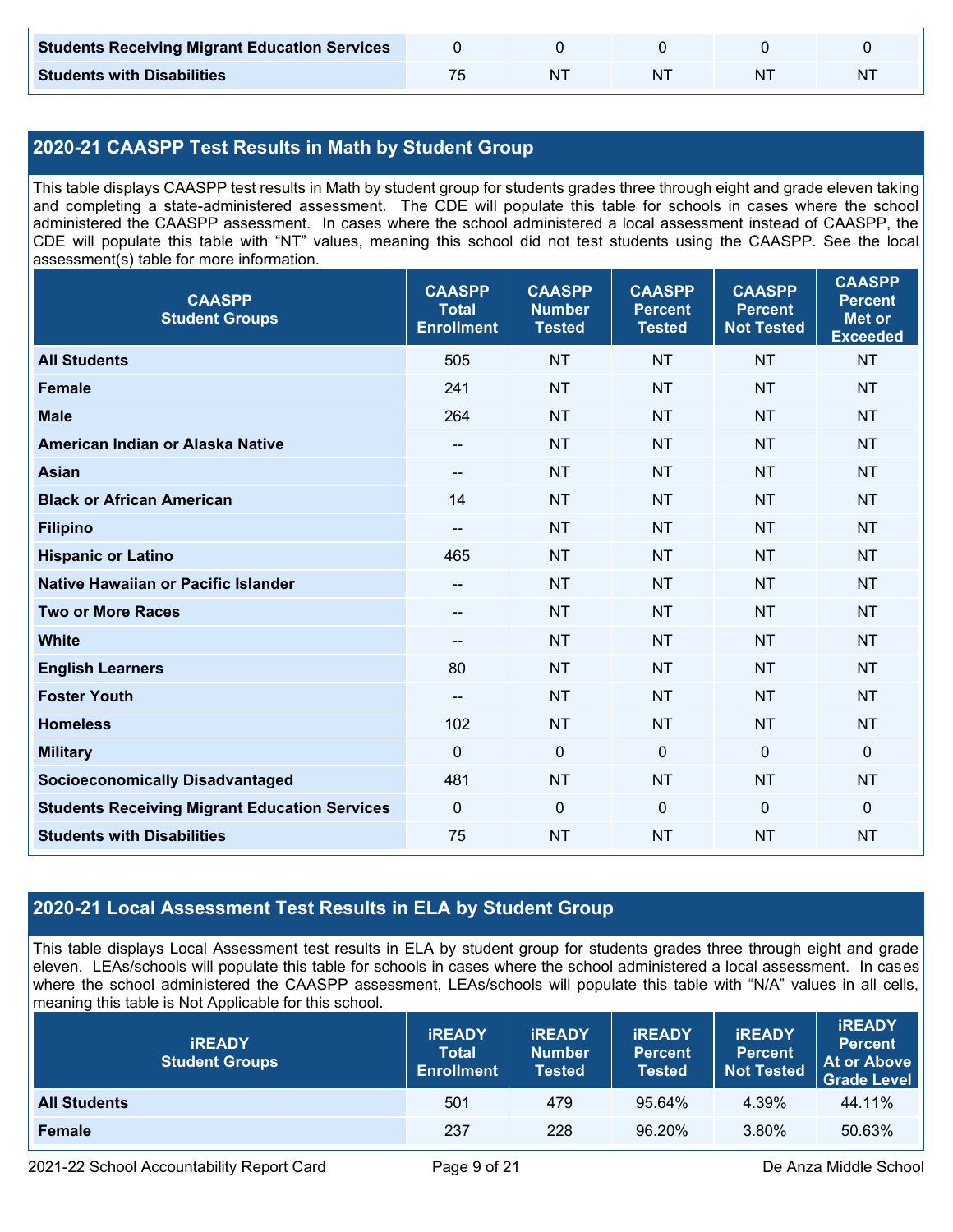| <b>Male</b>                                                                                | 264            | 251            | 95.08%       | 4.92%       | 38.26%    |
|--------------------------------------------------------------------------------------------|----------------|----------------|--------------|-------------|-----------|
| American Indian or Alaska Native                                                           | $\overline{7}$ | 7              | 100.00%      | $0.00\%$    | $0.00\%$  |
| <b>Asian</b>                                                                               | 9              | 9              | 100.00%      | $0.00\%$    | 0.00%     |
| <b>Black or African American</b>                                                           | 14             | 13             | 92.86%       | 7.14%       | $0.00\%$  |
| <b>Filipino</b>                                                                            | $\overline{2}$ | $\overline{2}$ | 100.00%      | $0.00\%$    | 0.00%     |
| <b>Hispanic or Latino</b>                                                                  | 461            | 441            | 95.66%       | 4.34%       | 43.17%    |
| Native Hawaiian or Pacific Islander                                                        | 3              | 3              | 100.00%      | 0.00%       |           |
| <b>Two or More Races</b>                                                                   | $\mathbf 0$    | 0              | 0            | 0           |           |
| White                                                                                      | 5              | 4              | 80.00%       | 20.00%      | <b>NA</b> |
| <b>English Learners</b>                                                                    | 80             | 75             | 93.75%       | 6.25%       | $0.00\%$  |
| <b>Foster Youth</b>                                                                        | 1              | 1              | 100.00%      | $0.00\%$    |           |
| <b>Homeless</b>                                                                            | 51             | 47             | 92.16        | 784.00%     | 33.33%    |
| <b>Military</b>                                                                            | $\Omega$       | $\mathbf 0$    | $\mathbf{0}$ | $\mathbf 0$ | N/A       |
| <b>Socioeconomically Disadvantaged</b>                                                     | 501            | 479            | 95.61%       | 4.39%       | 44.11%    |
| <b>Students Receiving Migrant Education Services</b>                                       | 0              | 0              | $\mathbf 0$  | $\mathbf 0$ | N/A       |
| <b>Students with Disabilities</b>                                                          | 75             | 73             | 97.33%       | 2.67%       | 0.00%     |
| *At or above the grade-level standard in the context of the local assessment administered. |                |                |              |             |           |

### **2020-21 Local Assessment Test Results in Math by Student Group**

This table displays Local Assessment test results in Math by student group for students grades three through eight and grade eleven. LEAs/schools will populate this table for schools in cases where the school administered a local assessment. In cases where the school administered the CAASPP assessment, LEAs/schools will populate this table with "N/A" values in all cells, meaning this table is Not Applicable for this school.

| <b>iREADY</b><br><b>Student Groups</b> | <b>IREADY</b><br><b>Total</b><br><b>Enrollment</b> | <b>iREADY</b><br><b>Number</b><br><b>Tested</b> | <b>iREADY</b><br><b>Percent</b><br><b>Tested</b> | <b>IREADY</b><br><b>Percent</b><br><b>Not Tested</b> | <b>IREADY</b><br><b>Percent</b><br><b>At or Above</b><br><b>Grade Level</b> |
|----------------------------------------|----------------------------------------------------|-------------------------------------------------|--------------------------------------------------|------------------------------------------------------|-----------------------------------------------------------------------------|
| <b>All Students</b>                    | 501                                                | 482                                             | 96.28%                                           | 3.73%                                                | 61.83%                                                                      |
| <b>Female</b>                          | 237                                                | 231                                             | 97.47%                                           | 2.53%                                                | 37.97%                                                                      |
| <b>Male</b>                            | 264                                                | 251                                             | 95.08%                                           | 4.92%                                                | 23.86%                                                                      |
| American Indian or Alaska Native       | $\overline{7}$                                     | $\overline{7}$                                  | 100%                                             | 0.00%                                                |                                                                             |
| <b>Asian</b>                           | 9                                                  | 9                                               | 100.00%                                          | 0.00%                                                | 0.00%                                                                       |
| <b>Black or African American</b>       | 14                                                 | 14                                              | 100.00%                                          | 0.00%                                                | 0.00%                                                                       |
| <b>Filipino</b>                        | $\overline{2}$                                     | $\overline{2}$                                  | 100.00%                                          | 0.00%                                                | 0.00%                                                                       |
| <b>Hispanic or Latino</b>              | 461                                                | 443                                             | 96.10%                                           | 3.90%                                                | 30.59%                                                                      |
| Native Hawaiian or Pacific Islander    | 3                                                  | 3                                               | 100.00%                                          | 0.00%                                                |                                                                             |
| <b>Two or More Races</b>               | $\Omega$                                           | $\mathbf 0$                                     | $\mathbf{0}$                                     | $\mathbf 0$                                          | $\Omega$                                                                    |
| <b>White</b>                           | 5                                                  | 4                                               | 80.00%                                           | 20.00%                                               | $0.00\%$                                                                    |
| <b>English Learners</b>                | 80                                                 | 76                                              | 95.00%                                           | 5.00%                                                | 0.00%                                                                       |
| <b>Foster Youth</b>                    | 1                                                  | 1                                               | 100%                                             | 0.00%                                                |                                                                             |
| <b>Homeless</b>                        | 51                                                 | 48                                              | 94.12%                                           | 5.88%                                                | 23.53%                                                                      |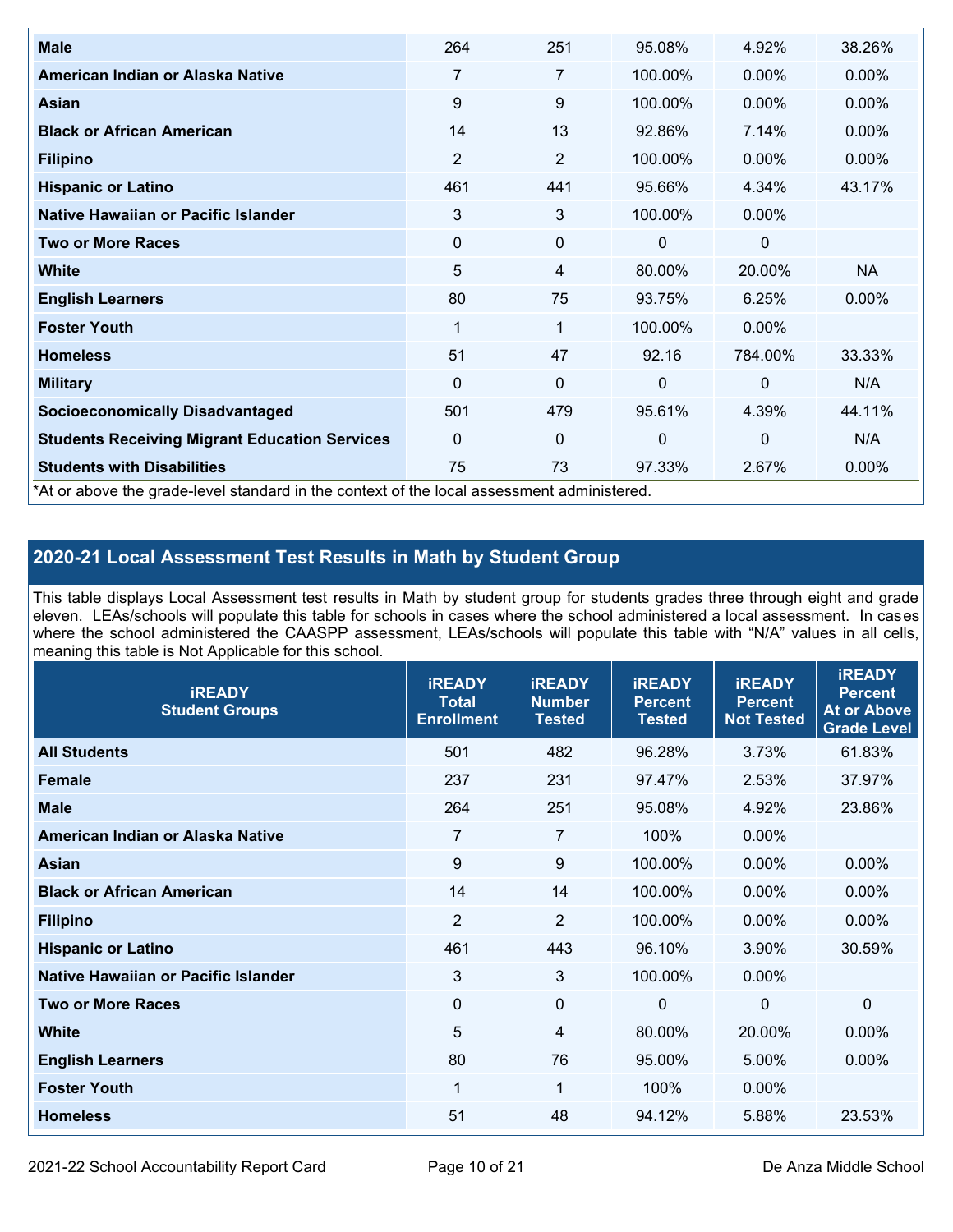| <b>Military</b>                                      |     |     |        |       | na       |
|------------------------------------------------------|-----|-----|--------|-------|----------|
| <b>Socioeconomically Disadvantaged</b>               | 501 | 482 | 96.21% | 3.79% | 30.54%   |
| <b>Students Receiving Migrant Education Services</b> |     |     |        |       | na       |
| <b>Students with Disabilities</b>                    | 75  | 73  | 97.33% | 2.67% | $0.00\%$ |

\*At or above the grade-level standard in the context of the local assessment administered.

### **CAASPP Test Results in Science for All Students**

This table displays the percentage of all students grades five, eight, and High School meeting or exceeding the State Standard.

The 2019-2020 data cells with N/A values indicate that the 2019-2020 data are not available due to the COVID-19 pandemic and resulting summative testing suspension. The Executive Order N-30-20 was issued which waived the assessment, accountability, and reporting requirements for the 2019-2020 school year.

For any 2020-2021 data cells with N/T values indicate that this school did not test students using the CAASPP Science.

| <b>Subject</b>                                  | <b>School</b> | <b>School</b> | <b>District</b> | <b>District</b> | <b>State</b> | <b>State</b> |
|-------------------------------------------------|---------------|---------------|-----------------|-----------------|--------------|--------------|
|                                                 | 2019-20       | 2020-21       | 2019-20         | 2020-21         | 2019-20      | 2020-21      |
| <b>Science</b><br>(grades 5, 8 and high school) | N/A           | ΝT            | N/A             | N1              | N/A          | 28.72        |

### **2020-21 CAASPP Test Results in Science by Student Group**

This table displays CAASPP test results in Science by student group for students grades five, eight, and High School. For any data cells with N/T values indicate that this school did not test students using the CAASPP Science.

| <b>Student Group</b>                                 | <b>Total</b><br><b>Enrollment</b> | <b>Number</b><br><b>Tested</b> | <b>Percent</b><br><b>Tested</b> | <b>Percent</b><br><b>Not Tested</b> | <b>Percent</b><br>Met or<br><b>Exceeded</b> |
|------------------------------------------------------|-----------------------------------|--------------------------------|---------------------------------|-------------------------------------|---------------------------------------------|
| <b>All Students</b>                                  | 224                               | <b>NT</b>                      | <b>NT</b>                       | <b>NT</b>                           | <b>NT</b>                                   |
| <b>Female</b>                                        | 109                               | <b>NT</b>                      | <b>NT</b>                       | <b>NT</b>                           | <b>NT</b>                                   |
| <b>Male</b>                                          | 115                               | <b>NT</b>                      | <b>NT</b>                       | <b>NT</b>                           | <b>NT</b>                                   |
| American Indian or Alaska Native                     | --                                | <b>NT</b>                      | <b>NT</b>                       | <b>NT</b>                           | <b>NT</b>                                   |
| <b>Asian</b>                                         | --                                | <b>NT</b>                      | <b>NT</b>                       | <b>NT</b>                           | <b>NT</b>                                   |
| <b>Black or African American</b>                     | --                                | <b>NT</b>                      | <b>NT</b>                       | <b>NT</b>                           | <b>NT</b>                                   |
| <b>Filipino</b>                                      | --                                | <b>NT</b>                      | <b>NT</b>                       | <b>NT</b>                           | <b>NT</b>                                   |
| <b>Hispanic or Latino</b>                            | 202                               | <b>NT</b>                      | <b>NT</b>                       | <b>NT</b>                           | <b>NT</b>                                   |
| <b>Native Hawaiian or Pacific Islander</b>           | --                                | <b>NT</b>                      | <b>NT</b>                       | <b>NT</b>                           | <b>NT</b>                                   |
| <b>Two or More Races</b>                             | --                                | <b>NT</b>                      | <b>NT</b>                       | <b>NT</b>                           | <b>NT</b>                                   |
| <b>White</b>                                         | --                                | <b>NT</b>                      | <b>NT</b>                       | <b>NT</b>                           | <b>NT</b>                                   |
| <b>English Learners</b>                              | 36                                | <b>NT</b>                      | <b>NT</b>                       | <b>NT</b>                           | <b>NT</b>                                   |
| <b>Foster Youth</b>                                  | $\Omega$                          | $\mathbf 0$                    | $\mathbf{0}$                    | $\mathbf{0}$                        | 0                                           |
| <b>Homeless</b>                                      | 38                                | <b>NT</b>                      | <b>NT</b>                       | <b>NT</b>                           | <b>NT</b>                                   |
| <b>Military</b>                                      | $\mathbf 0$                       | $\mathbf 0$                    | $\mathbf 0$                     | $\mathbf 0$                         | 0                                           |
| <b>Socioeconomically Disadvantaged</b>               | 212                               | <b>NT</b>                      | <b>NT</b>                       | <b>NT</b>                           | <b>NT</b>                                   |
| <b>Students Receiving Migrant Education Services</b> | $\mathbf{0}$                      | $\mathbf 0$                    | $\mathbf 0$                     | $\mathbf{0}$                        | 0                                           |
| <b>Students with Disabilities</b>                    | 41                                | <b>NT</b>                      | <b>NT</b>                       | <b>NT</b>                           | <b>NT</b>                                   |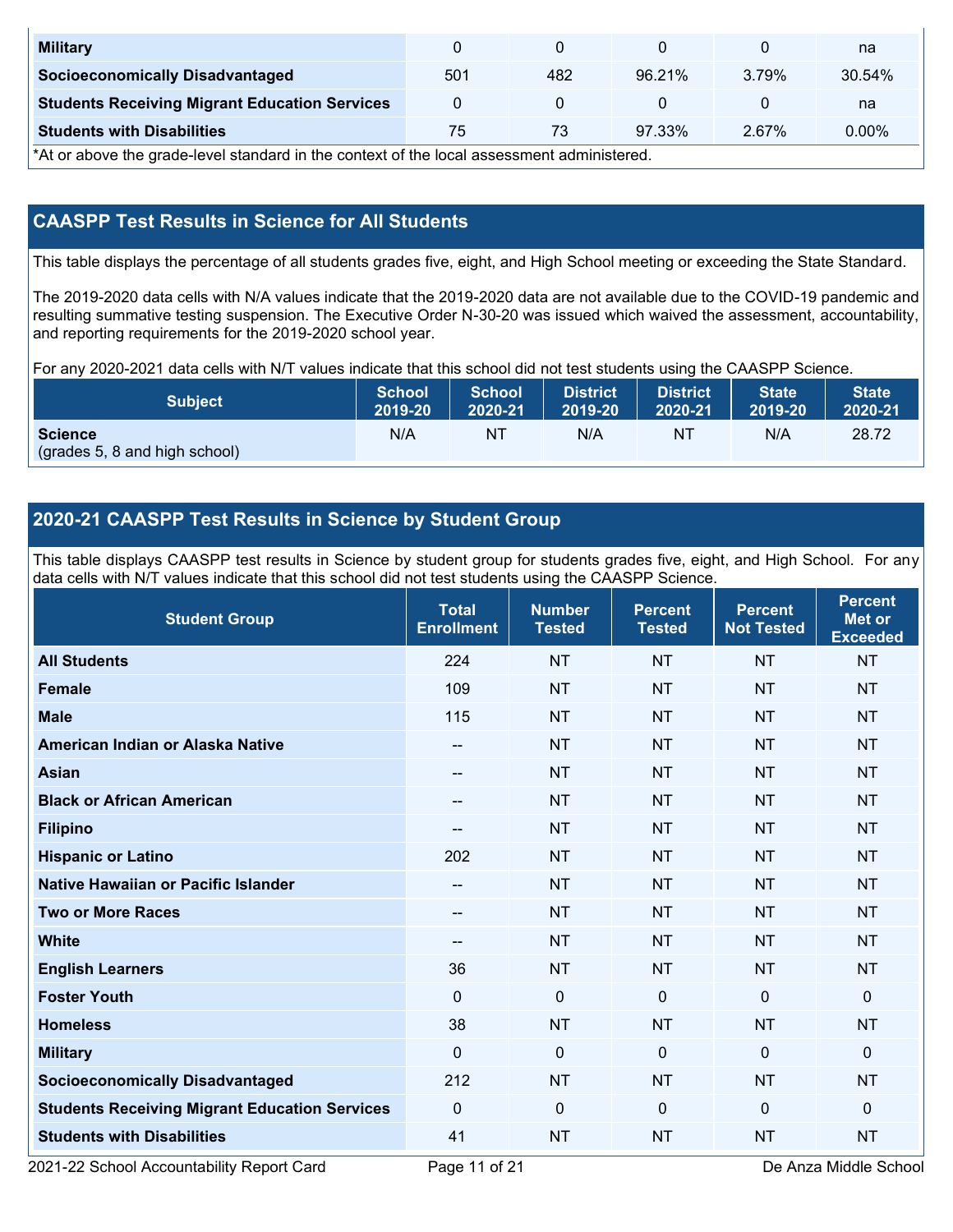## **B. Pupil Outcomes State Priority: Other Pupil Outcomes**

The SARC provides the following information relevant to the State priority: Other Pupil Outcomes (Priority 8): Pupil outcomes in the subject area of physical education.

#### **2020-21 California Physical Fitness Test Results**

Due to the COVID-19 crisis, the Physical Fitness Test was suspended during the 2020-2021 school year and therefore no data are reported and each cell in this table is populated with "N/A."

| <b>Grade Level</b> |     | Four of Six Fitness Standards   Five of Six Fitness Standards | <b>Percentage of Students Meeting   Percentage of Students Meeting   Percentage of Students Meeting  </b><br><b>Six of Six Fitness Standards</b> |
|--------------------|-----|---------------------------------------------------------------|--------------------------------------------------------------------------------------------------------------------------------------------------|
| Grade 5            | N/A | N/A                                                           | N/A                                                                                                                                              |
| Grade 7            | N/A | N/A                                                           | N/A                                                                                                                                              |
| Grade 9            | N/A | N/A                                                           | N/A                                                                                                                                              |

## **C. Engagement State Priority: Parental Involvement**

The SARC provides the following information relevant to the State priority: Parental Involvement (Priority 3): Efforts the school district makes to seek parent input in making decisions regarding the school district and at each school site.

#### **2021-22 Opportunities for Parental Involvement**

Parents and families of students at De Anza Middle School have a variety of options for involvement in school activities. First of all, parents can be a part of numerous school committees. The School Site Council has three parents as elected representatives, and they provide invaluable input on important school programs. There are also parent involvement groups for parents of English Learners, Gifted and Talented Students, and Students with Disabilities. These groups provide important input on both school and district initiatives, and also help parents and families learn about how to best support their children. In addition to these groups, the principal meets monthly with parents and families at the "Coffee with the Principal" event, which provides an engaging environment where parents can learn about school initiatives and discuss shared interests.

School communication is also key. De Anza Middle School families receive weekly calls each Sunday evening with details about the upcoming week and highlights of any important upcoming dates. Additionally, information about our school is provided online through Twitter and other social media platforms, through our school website, and in messages sent through School Loop, our online communication program that provides parents access to student grades and attendance data and an efficient method for two-way communication with teachers. Additionally, we have access to the Blackboard Connect automated telephone system, which offers a method of immediate contact to all parents in their primary language via voice calls, emails, and text message to the information we have on file. Finally, there is a dedicated Parent Teacher Organization (PTO) that works on behalf of De Anza Middle School parents to provide support to students, staff, and parents. For more information regarding opportunities for parent involvement at De Anza Middle School please our school office at (909) 986-8577.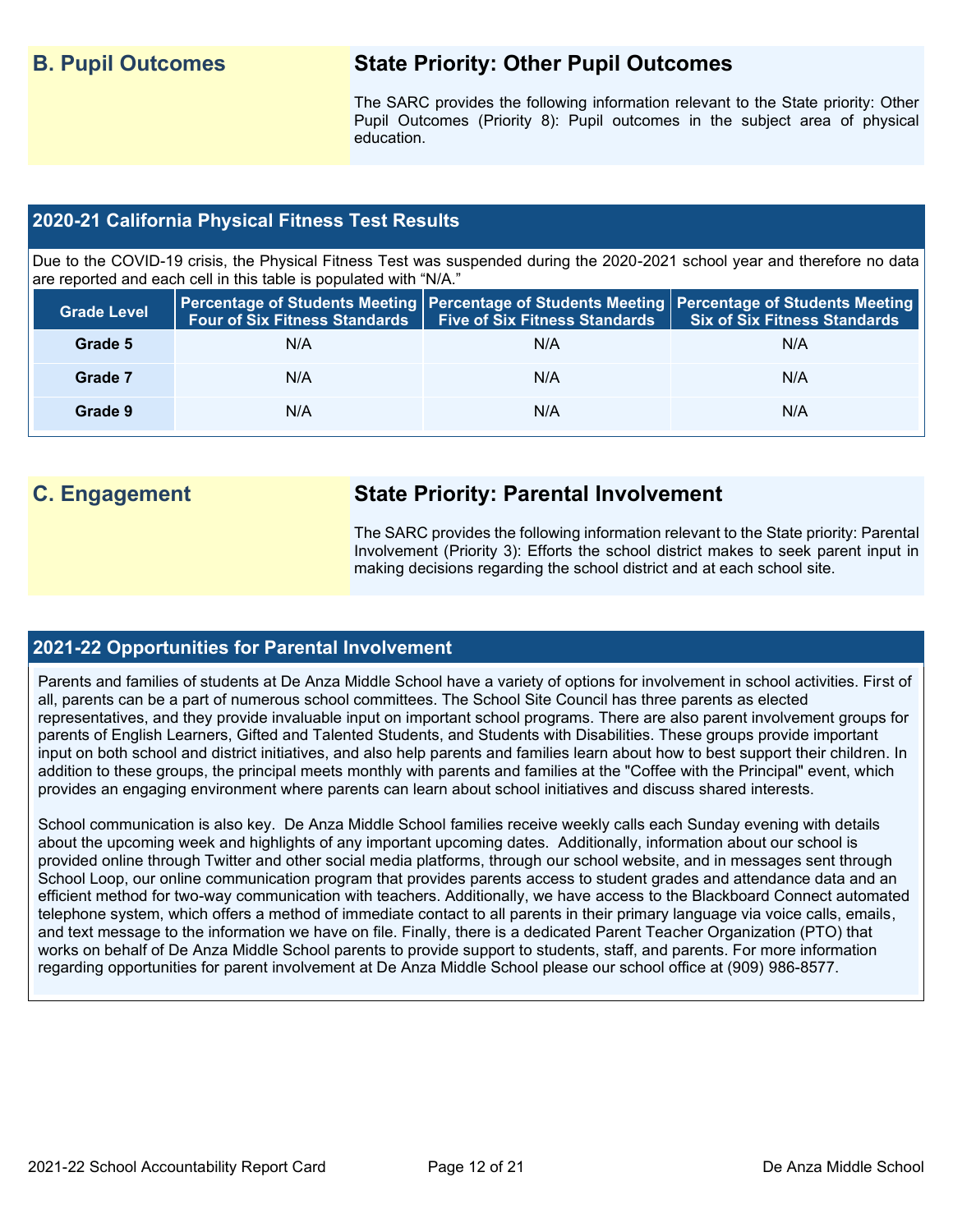## **2020-21 Chronic Absenteeism by Student Group**

| <b>Student Group</b>                                 | <b>Cumulative</b><br><b>Enrollment</b> | <b>Chronic</b><br><b>Absenteeism</b><br><b>Eligible Enrollment</b> | <b>Chronic</b><br><b>Absenteeism</b><br><b>Count</b> | <b>Chronic</b><br><b>Absenteeism</b><br><b>Rate</b> |
|------------------------------------------------------|----------------------------------------|--------------------------------------------------------------------|------------------------------------------------------|-----------------------------------------------------|
| <b>All Students</b>                                  | 519                                    | 515                                                                | 82                                                   | 15.9                                                |
| <b>Female</b>                                        | 251                                    | 247                                                                | 38                                                   | 15.4                                                |
| <b>Male</b>                                          | 268                                    | 268                                                                | 44                                                   | 16.4                                                |
| American Indian or Alaska Native                     | 6                                      | 6                                                                  | $\mathbf{0}$                                         | 0.0                                                 |
| <b>Asian</b>                                         | 8                                      | 8                                                                  | 1                                                    | 12.5                                                |
| <b>Black or African American</b>                     | 16                                     | 16                                                                 | 3                                                    | 18.8                                                |
| <b>Filipino</b>                                      | $\overline{2}$                         | $\overline{2}$                                                     | $\mathbf{0}$                                         | 0.0                                                 |
| <b>Hispanic or Latino</b>                            | 477                                    | 473                                                                | 77                                                   | 16.3                                                |
| Native Hawaiian or Pacific Islander                  | 3                                      | 3                                                                  | $\mathbf 0$                                          | 0.0                                                 |
| <b>Two or More Races</b>                             | $\overline{2}$                         | $\overline{2}$                                                     | $\mathbf{0}$                                         | 0.0                                                 |
| <b>White</b>                                         | 5                                      | 5                                                                  | 1                                                    | 20.0                                                |
| <b>English Learners</b>                              | 98                                     | 98                                                                 | 22                                                   | 22.4                                                |
| <b>Foster Youth</b>                                  | 3                                      | 3                                                                  | $\Omega$                                             | 0.0                                                 |
| <b>Homeless</b>                                      | 51                                     | 51                                                                 | 11                                                   | 21.6                                                |
| <b>Socioeconomically Disadvantaged</b>               | 494                                    | 492                                                                | 78                                                   | 15.9                                                |
| <b>Students Receiving Migrant Education Services</b> | $\Omega$                               | $\mathbf{0}$                                                       | $\mathbf{0}$                                         | 0.0                                                 |
| <b>Students with Disabilities</b>                    | 80                                     | 79                                                                 | 19                                                   | 24.1                                                |

# **C. Engagement State Priority: School Climate**

The SARC provides the following information relevant to the State priority: School Climate (Priority 6):

- Pupil suspension rates;
- Pupil expulsion rates; and
- Other local measures on the sense of safety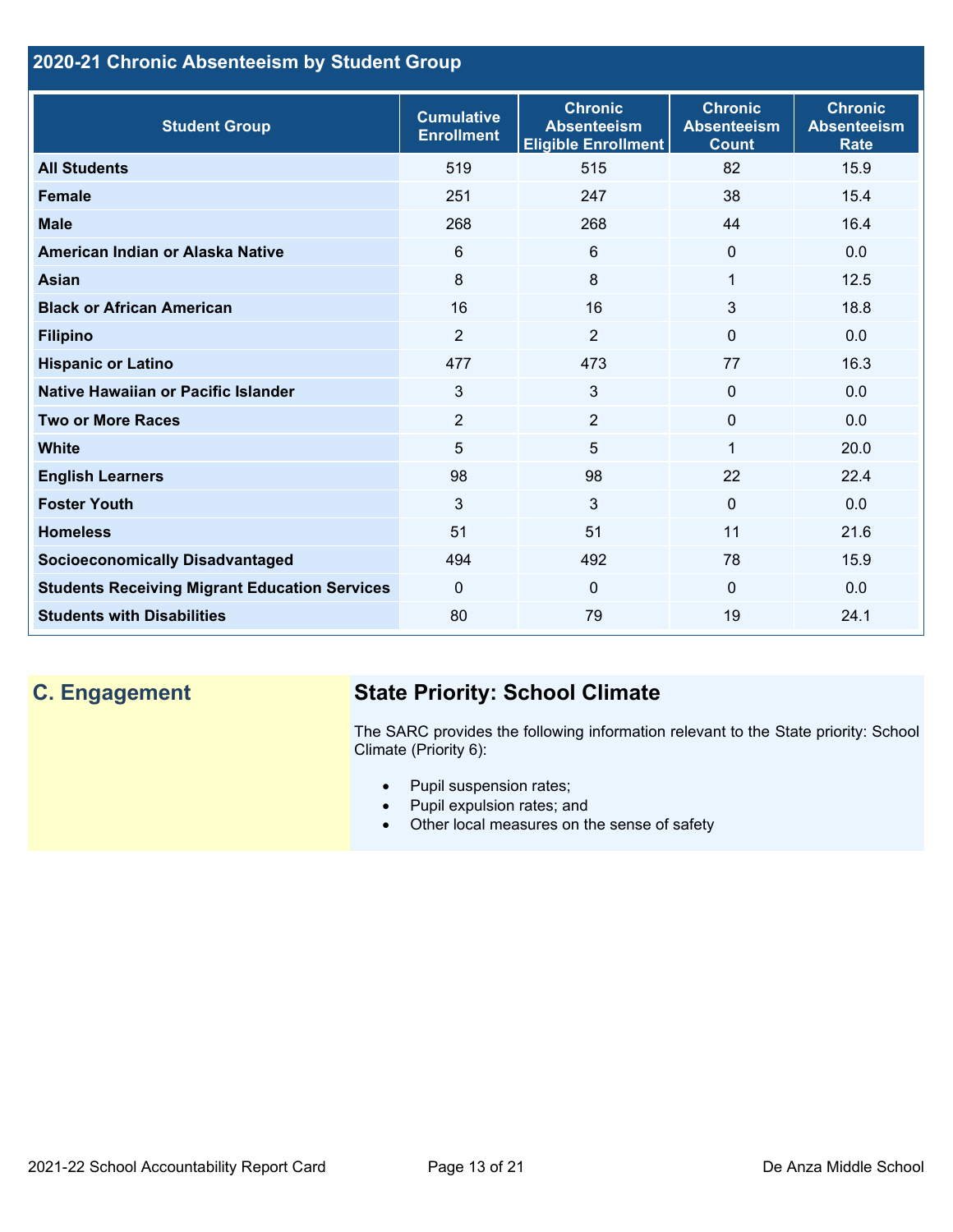#### **Suspensions and Expulsions**

This table displays suspensions and expulsions data collected between July through June, each full school year respectively. Data collected during the 2020-21 school year may not be comparable to earlier years of this collection due to differences in learning mode instruction in response to the COVID-19 pandemic.

| Subject            | <b>School</b><br>2018-19 | <b>School</b><br>2020-21 | <b>District</b><br>2018-19 | <b>District</b><br>2020-21 | <b>State</b><br>2018-19 | <b>State</b><br>2020-21 |
|--------------------|--------------------------|--------------------------|----------------------------|----------------------------|-------------------------|-------------------------|
| <b>Suspensions</b> | 13.46                    | 0.00                     | 2.98                       | 0.03                       | 3.47                    | 0.20                    |
| <b>Expulsions</b>  | 0.00                     | 0.00                     | 0.00                       | 0.00                       | 0.08                    | 0.00                    |

This table displays suspensions and expulsions data collected between July through February, partial school year due to the COVID-19 pandemic. The 2019-2020 suspensions and expulsions rate data are not comparable to other year data because the 2019-2020 school year is a partial school year due to the COVID-19 crisis. As such, it would be inappropriate to make any comparisons in rates of suspensions and expulsions in the 2019-2020 school year compared to other school years.

| <b>Subject</b>     | <b>School</b><br>2019-20 | <b>District</b><br>2019-20 | <b>State</b><br>2019-20 |
|--------------------|--------------------------|----------------------------|-------------------------|
| <b>Suspensions</b> | 8.47                     | 1.64                       | 2.45                    |
| <b>Expulsions</b>  | 0.00                     | 0.00                       | 0.05                    |

#### **2020-21 Suspensions and Expulsions by Student Group**

| <b>Student Group</b>                                 | <b>Suspensions Rate</b> | <b>Expulsions Rate</b> |
|------------------------------------------------------|-------------------------|------------------------|
| <b>All Students</b>                                  | 0.00                    | 0.00                   |
| <b>Female</b>                                        | 0.00                    | 0.00                   |
| <b>Male</b>                                          | 0.00                    | 0.00                   |
| American Indian or Alaska Native                     | 0.00                    | 0.00                   |
| <b>Asian</b>                                         | 0.00                    | 0.00                   |
| <b>Black or African American</b>                     | 0.00                    | 0.00                   |
| <b>Filipino</b>                                      | 0.00                    | 0.00                   |
| <b>Hispanic or Latino</b>                            | 0.00                    | 0.00                   |
| Native Hawaiian or Pacific Islander                  | 0.00                    | 0.00                   |
| <b>Two or More Races</b>                             | 0.00                    | 0.00                   |
| <b>White</b>                                         | 0.00                    | 0.00                   |
| <b>English Learners</b>                              | 0.00                    | 0.00                   |
| <b>Foster Youth</b>                                  | 0.00                    | 0.00                   |
| <b>Homeless</b>                                      | 0.00                    | 0.00                   |
| <b>Socioeconomically Disadvantaged</b>               | 0.00                    | 0.00                   |
| <b>Students Receiving Migrant Education Services</b> | 0.00                    | 0.00                   |
| <b>Students with Disabilities</b>                    | 0.00                    | 0.00                   |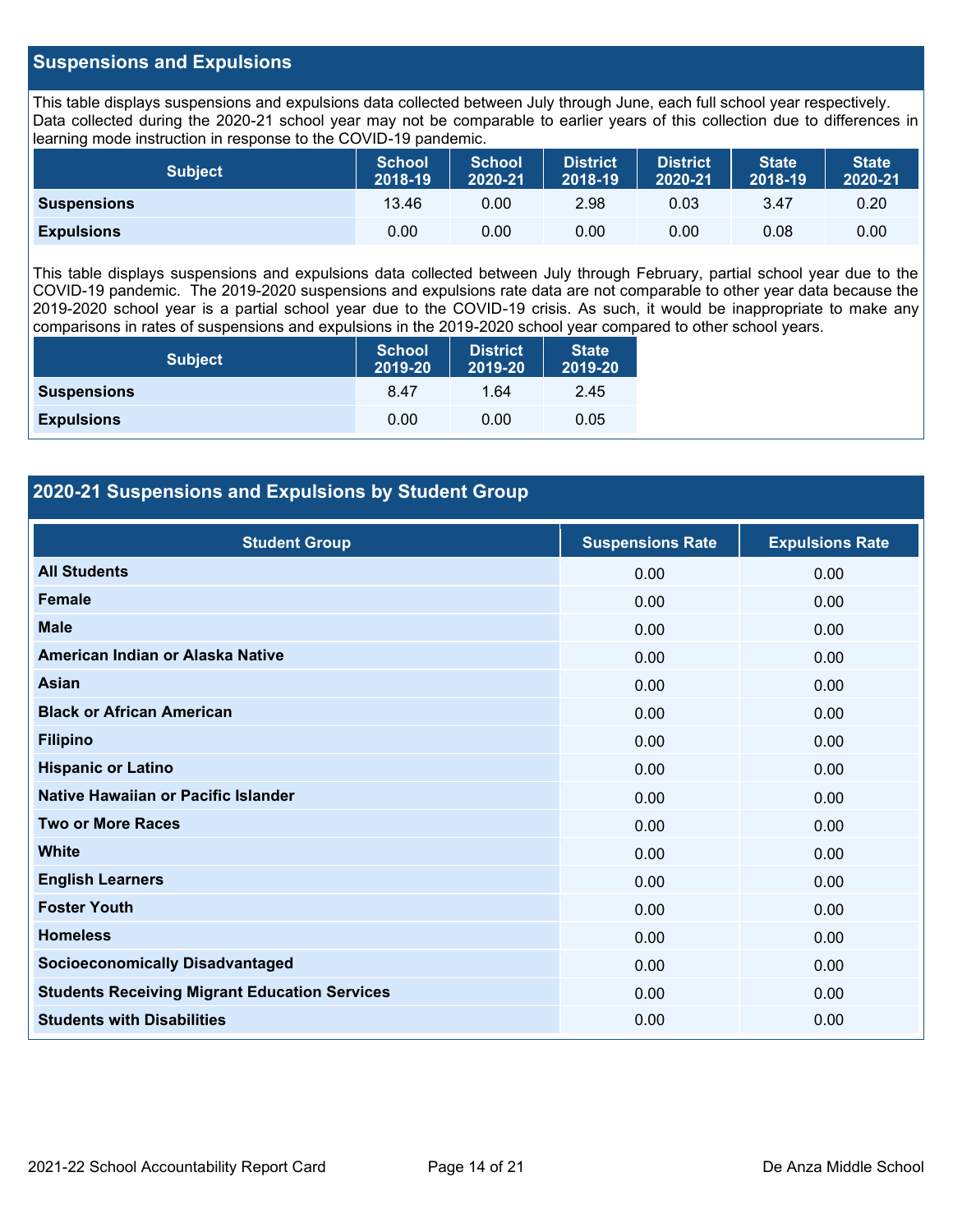#### **2021-22 School Safety Plan**

The Comprehensive School Safety Plan was last reviewed, updated, and discussed with staff and students at the School Site Council meeting held on February 18, 2021. Key elements of the plan include an extensive profile of De Anza Middle School, including data related to school safety. Security features and research based practices are included. A description of the positive school climate is given, with details noting how school programs support sustaining an ongoing positive school climate. The action plan indicates that De Anza Middle School will focus on the safe flow of people and vehicles as well as student safety while on campus. For this past year, it was imperative to also outline the numerous ways in which our school is using layered mitigation strategies to keep students, families and staff members safe during the coronavirus pandemic, aligned with all county, state, and national mandates. Strategies are provided for each goal. The upcoming Comprehensive School Safety Plan is under development at the time the SARC is being drafted and finalized.

#### **2018-19 Secondary Average Class Size and Class Size Distribution**

This table displays the 2018-19 average class size and class size distribution. The columns titled "Number of Classes" indicates how many classes fall into each size category (a range of total students per classroom). At the secondary school level, this information is reported by subject area rather than grade level.

| <b>Subject</b>               | Average<br><b>Class</b><br><b>Size</b> | <b>1-22 Students</b> | Number of Classes with   Number of Classes with   Number of Classes with<br>23-32 Students | 33+ Students |
|------------------------------|----------------------------------------|----------------------|--------------------------------------------------------------------------------------------|--------------|
| <b>English Language Arts</b> | 24                                     | 10                   | 12                                                                                         |              |
| <b>Mathematics</b>           | 25                                     |                      | 15                                                                                         |              |
| <b>Science</b>               | 25                                     |                      | 15                                                                                         |              |
| <b>Social Science</b>        | 25                                     | 5                    | 13                                                                                         |              |

#### **2019-20 Secondary Average Class Size and Class Size Distribution**

This table displays the 2019-20 average class size and class size distribution. The columns titled "Number of Classes" indicates how many classes fall into each size category (a range of total students per classroom). At the secondary school level, this information is reported by subject area rather than grade level.

| <b>Subject</b>               | Average<br><b>Class</b><br><b>Size</b> | <b>1-22 Students</b> | Number of Classes with   Number of Classes with<br>23-32 Students | <b>Number of Classes with</b><br>33+ Students |
|------------------------------|----------------------------------------|----------------------|-------------------------------------------------------------------|-----------------------------------------------|
| <b>English Language Arts</b> | 24                                     |                      | 14                                                                |                                               |
| <b>Mathematics</b>           | 26                                     |                      |                                                                   |                                               |
| <b>Science</b>               | 26                                     |                      | 12                                                                |                                               |
| <b>Social Science</b>        | 26                                     |                      | 14                                                                |                                               |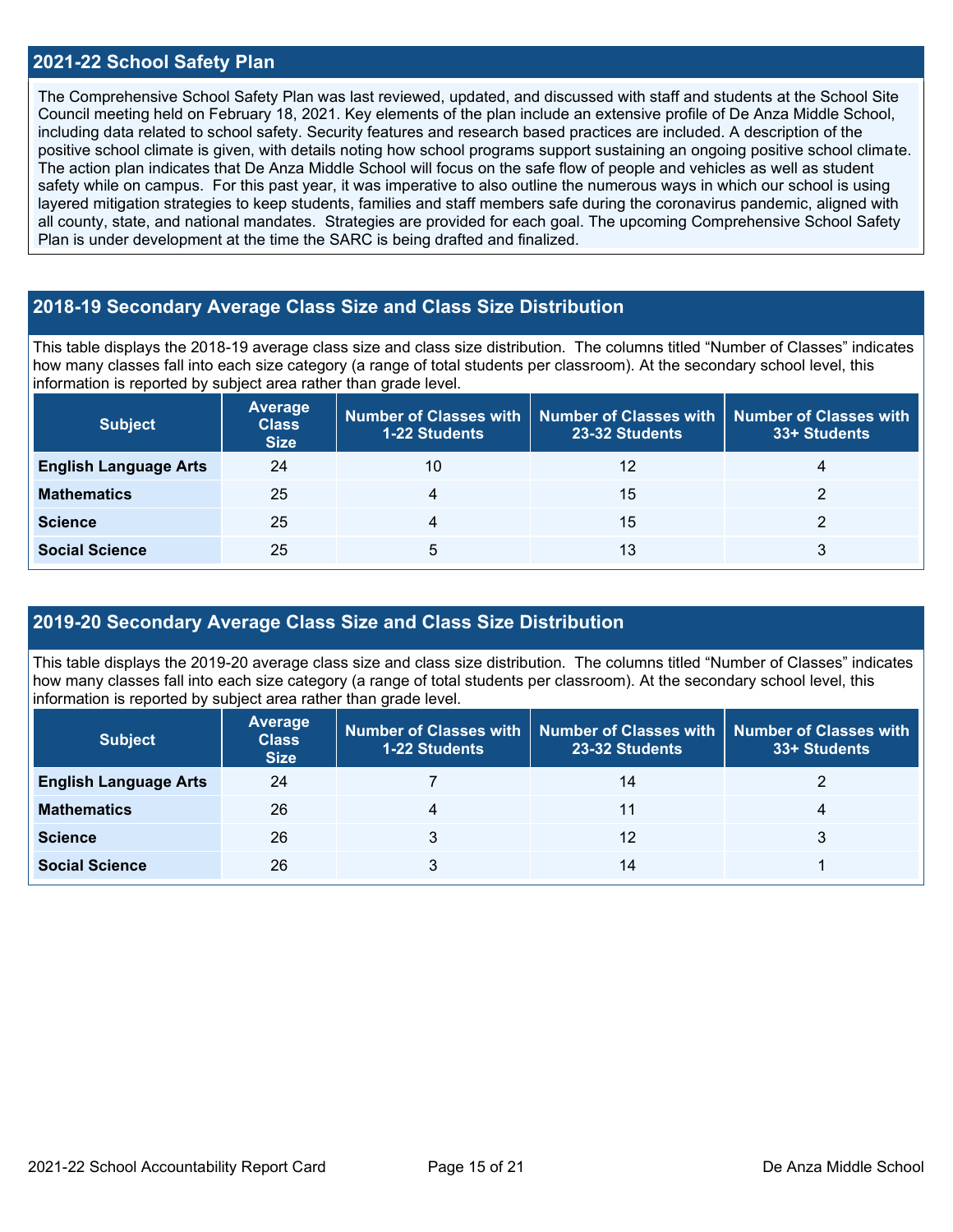#### **2020-21 Secondary Average Class Size and Class Size Distribution**

This table displays the 2020-21 average class size and class size distribution. The columns titled "Number of Classes" indicates how many classes fall into each size category (a range of total students per classroom). At the secondary school level, this information is reported by subject area rather than grade level.

| <b>Subject</b>               | <b>Average</b><br><b>Class</b><br><b>Size</b> | <b>1-22 Students</b> | Number of Classes with   Number of Classes with<br>23-32 Students | <b>Number of Classes with</b><br>33+ Students |
|------------------------------|-----------------------------------------------|----------------------|-------------------------------------------------------------------|-----------------------------------------------|
| <b>English Language Arts</b> | 27                                            |                      | 4                                                                 | 10                                            |
| <b>Mathematics</b>           | 29                                            | 6                    |                                                                   | 9                                             |
| <b>Science</b>               | 28                                            |                      | 5                                                                 | 9                                             |
| <b>Social Science</b>        | 28                                            |                      | 4                                                                 | 10                                            |

#### **2020-21 Ratio of Pupils to Academic Counselor**

This table displays the ratio of pupils to Academic Counselor. One full time equivalent (FTE) equals one staff member working full time; one FTE could also represent two staff members who each work 50 percent of full time.

| <b>Title</b>                        | <b>Ratio</b> |
|-------------------------------------|--------------|
| <b>Pupils to Academic Counselor</b> | 496          |

#### **2020-21 Student Support Services Staff**

This table displays the number of FTE support staff assigned to this school. One full time equivalent (FTE) equals one staff member working full time; one FTE could also represent two staff members who each work 50 percent of full time.

| <b>Title</b>                                                         | <b>Number of FTE Assigned to School</b> |
|----------------------------------------------------------------------|-----------------------------------------|
| <b>Counselor (Academic, Social/Behavioral or Career Development)</b> |                                         |
| Library Media Teacher (Librarian)                                    | $\mathbf{0}$                            |
| Library Media Services Staff (Paraprofessional)                      | $\mathbf{0}$                            |
| <b>Psychologist</b>                                                  | $\mathbf{0}$                            |
| <b>Social Worker</b>                                                 | 0                                       |
| <b>Speech/Language/Hearing Specialist</b>                            | $\mathbf{0}$                            |
| <b>Resource Specialist (non-teaching)</b>                            | 0                                       |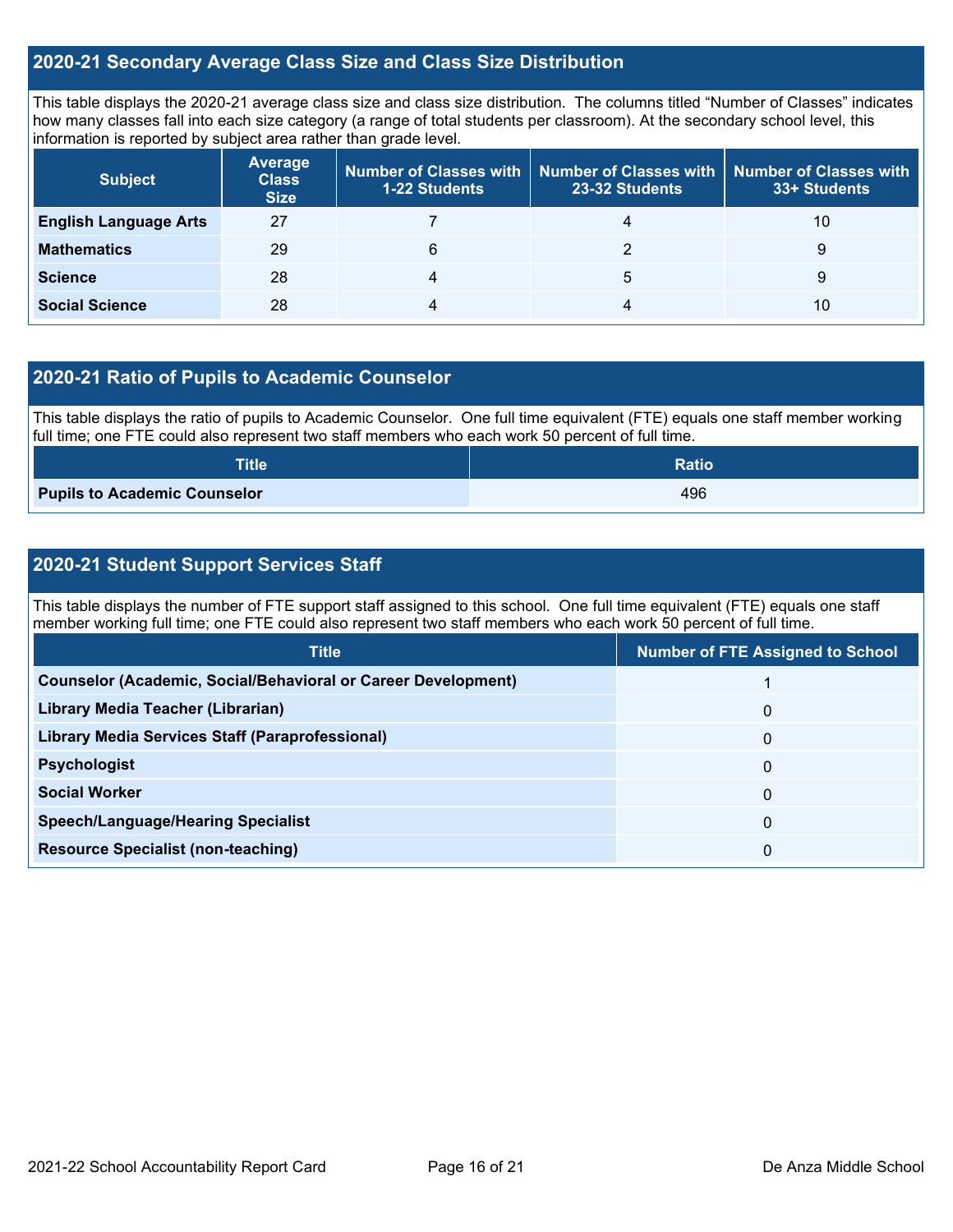#### **2019-20 Expenditures Per Pupil and School Site Teacher Salaries**

This table displays the 2019-20 expenditures per pupil and average teach salary for this school. Cells with N/A values do not require data.

| Level                                                | <b>Total</b><br><b>Expenditures</b><br><b>Per Pupil</b> | <b>Expenditures</b><br><b>Per Pupil</b><br>(Restricted) | <b>Expenditures</b><br>Per Pupil<br>(Unrestricted) | Average<br><b>Teacher</b><br><b>Salary</b> |
|------------------------------------------------------|---------------------------------------------------------|---------------------------------------------------------|----------------------------------------------------|--------------------------------------------|
| <b>School Site</b>                                   | \$7904.0                                                | \$1143.0                                                | \$6760.0                                           | \$85887.0                                  |
| <b>District</b>                                      | N/A                                                     | N/A                                                     | \$1608.0                                           | \$92,686                                   |
| <b>Percent Difference - School Site and District</b> | N/A                                                     | N/A                                                     | 123.1                                              | $-7.6$                                     |
| <b>State</b>                                         |                                                         |                                                         | \$8,444                                            | \$85,863                                   |
| <b>Percent Difference - School Site and State</b>    | N/A                                                     | N/A                                                     | $-22.2$                                            | 0.0                                        |

#### **2020-21 Types of Services Funded**

De Anza Middle School provides a variety of programs and services that assist students. First, we are part of a Single-District SELPA and we provide services to all students with Individualized Education Plans who are enrolled at our site, including Special Day Class, Push-In RSP services, Speech Therapy, and support and assessment through our School Psychologist. Students with IEPs benefit from the support of instructional aides assigned to their classrooms. In addition, our full-time School Counselor works in collaboration with our Outreach Consultant to link De Anza Middle School students and families to a robust collection of resources and services provided through the district's Health and Wellness Services and other community partners. Additionally, our counselor provides direct social emotional support to students and refers students for Tier 2 supports in counseling and therapy as needed. These resources help to support families in need of medical care, counseling, wraparound services, clothing and shoes, and other needs. We also have a Student Mentor on staff, a unique position that supports positive behavior by building rapport with students, serving as a preventative measure to discipline concerns. Our Positive Behavior Intervention and Supports program (PBIS) also serves to use clearly communicated expectations and positive reinforcement to ensure a positive campus. Safety at our school is a priority, and we have a Campus Safety Officer who does regular campus sweeps and is a liaison with local law enforcement. He is trained to respond in any emergency situation and he also keeps our students safe on a daily basis. We provide academic intervention for students who need assistance during the school day, for all students who have been identified as performing two or more grade levels below the standard according to the iReady assessments that serve as our school district's instructional benchmark assessment. These students still have access to electives in the school day. Teachers use classroom, district, and state assessments to identify students w ho can progress academically with intervention support. We also work in partnership with nonprofit organization Think Together to provide quality after school programming to families that require a safe space for their children after school. We strive to provide academic intervention support to students performing below grade-level in multiple ways through before and after school interventions, Saturday interventions, as well as "between-the-bell" program. Overall, we pride ourselves in robust support services for all of our students and families.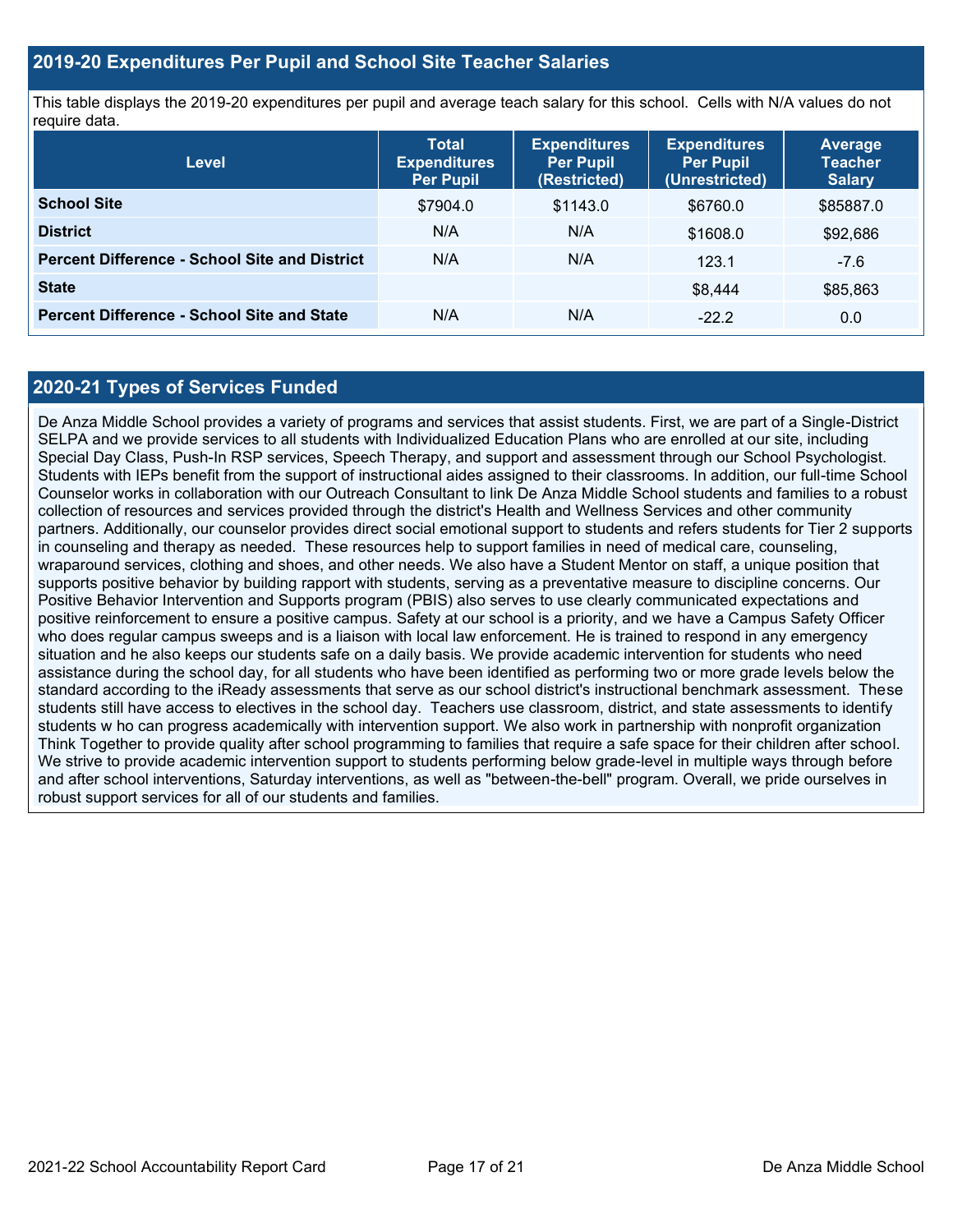#### **2019-20 Teacher and Administrative Salaries**

This table displays the 2019-20 Teacher and Administrative salaries. For detailed information on salaries, see the CDE Certification Salaries & Benefits web page at [http://www.cde.ca.gov/ds/fd/cs/.](http://www.cde.ca.gov/ds/fd/cs/)

| Category                                             | <b>District</b><br><b>Amount</b> | <b>State Average</b><br>for Districts<br>in Same Category |
|------------------------------------------------------|----------------------------------|-----------------------------------------------------------|
| <b>Beginning Teacher Salary</b>                      | \$48,998                         | \$52,060                                                  |
| <b>Mid-Range Teacher Salary</b>                      | \$87,146                         | \$84,043                                                  |
| <b>Highest Teacher Salary</b>                        | \$105,113                        | \$107,043                                                 |
| <b>Average Principal Salary (Elementary)</b>         | \$138,892                        | \$133,582                                                 |
| <b>Average Principal Salary (Middle)</b>             | \$141,565                        | \$138,803                                                 |
| <b>Average Principal Salary (High)</b>               | \$0                              | \$133,845                                                 |
| <b>Superintendent Salary</b>                         | \$319,095                        | \$240,628                                                 |
| <b>Percent of Budget for Teacher Salaries</b>        | 37%                              | 35%                                                       |
| <b>Percent of Budget for Administrative Salaries</b> | 6%                               | 5%                                                        |

#### **Professional Development**

Teachers at De Anza Middle School receive a number of opportunities for professional development. Within the contractual agreement, teachers are afforded two days a month in which students are released early and teachers can work together for new learning or planning with colleagues. These dates are agreed upon and communicated at the start of each year. Additionally, teams of teachers are offered compensation for additional planning time. This can be opportunities for support such as supporting curriculum use or research-based strategies, opportunities for planning, and opportunities for data analysis. Offerings can also take the form of workshops, webinars, or coaching support.

This table displays the number of school days dedicated to staff development and continuous improvement.

| <b>Subiect</b> \                                                                |  | 2019-20   2020-21   2021-22 |
|---------------------------------------------------------------------------------|--|-----------------------------|
| Number of school days dedicated to Staff Development and Continuous Improvement |  | 4.25                        |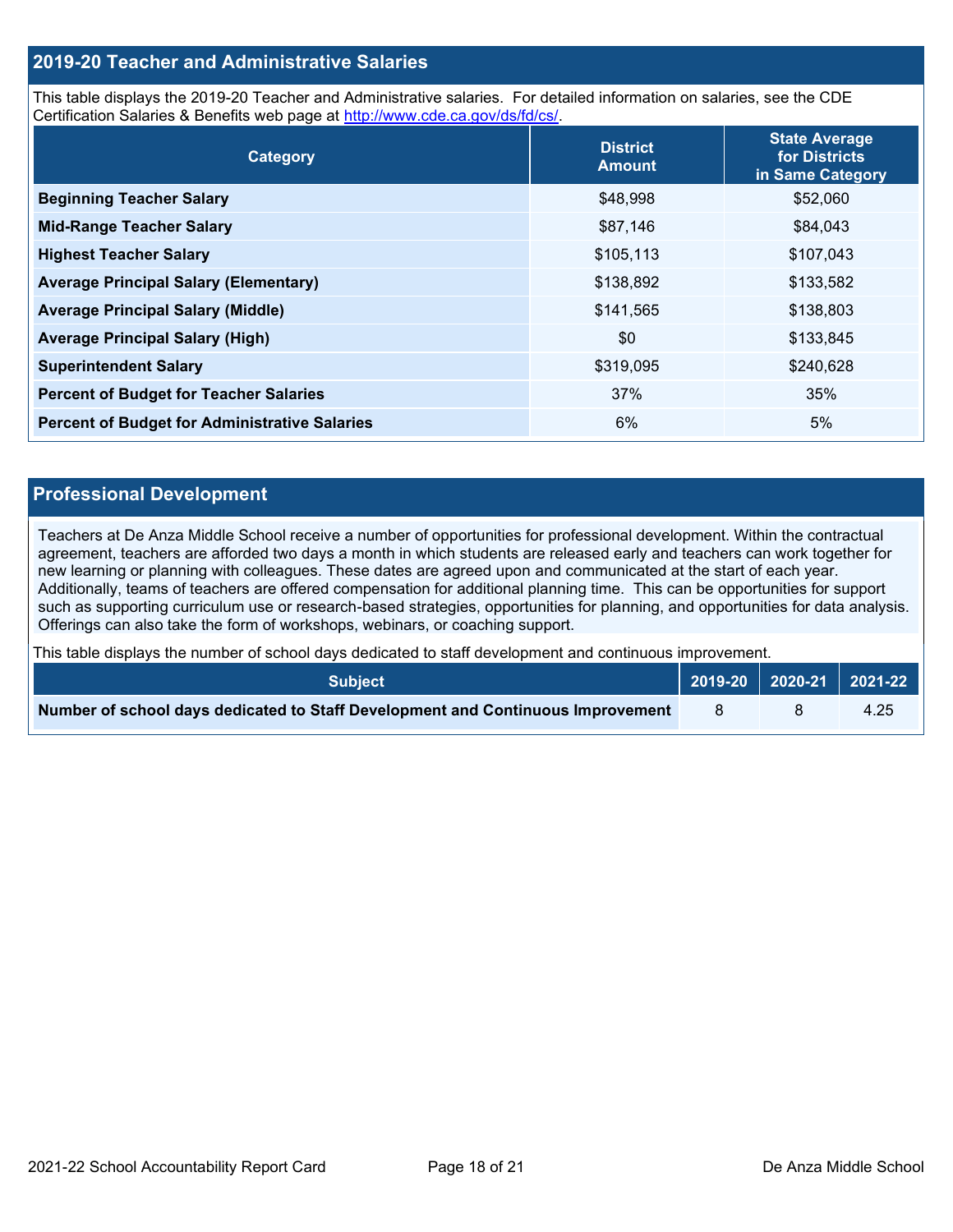# **Ontario-Montclair School District 2020-21 Local Accountability Report Card (LARC) Addendum**

## **Local Accountability Report Card (LARC) Addendum**

**2020-21 Local Accountability Report Card (LARC) Addendum Overview**



On July 14, 2021, the California State Board of Education (SBE) determined that the California Department of Education (CDE) will use the SARC as the mechanism to conduct a one-time data collection of the LEA-level aggregate test results of all school's local assessments administered during the 2020–2021 school year in order to meet the federal Every Students Succeeds Act (ESSA) reporting requirement for the Local Educational Agency Accountability Report Cards (LARCs).

Each local educational agency (LEA) is responsible for preparing and posting their annual LARC in accordance with the federal ESSA. As a courtesy, the CDE prepares and posts the LARCs on behalf of all LEAs.

Only for the 2020–2021 school year and the 2020–2021 LARCs, LEAs are required to report their aggregate local assessments test results at the LEA-level to the CDE by populating the tables below via the SARC. These data will be used to meet the LEAs' federal requirement for their LARCs. Note that it is the responsibility of the school and LEA to ensure that all student privacy and suppression rules are in place when reporting data in Tables 3 and 4 in the Addendum, as applicable.

The tables below are not part of the SBE approved 2020–2021 SARC template but rather are the mechanism by which these required data will be collected from LEAs.

For purposes of the LARC and the following tables, an LEA is defined as a school district, a county office of education, or a direct funded charter school.

| 2021-22 District Contact Information |                                   |  |
|--------------------------------------|-----------------------------------|--|
| <b>District Name</b>                 | Ontario-Montclair School District |  |
| <b>Phone Number</b>                  | $(909)$ 459-2500                  |  |
| Superintendent                       | Dr. James Q. Hammond              |  |
| <b>Email Address</b>                 | info@omsd.net                     |  |
| <b>District Website Address</b>      | https://www.omsd.net              |  |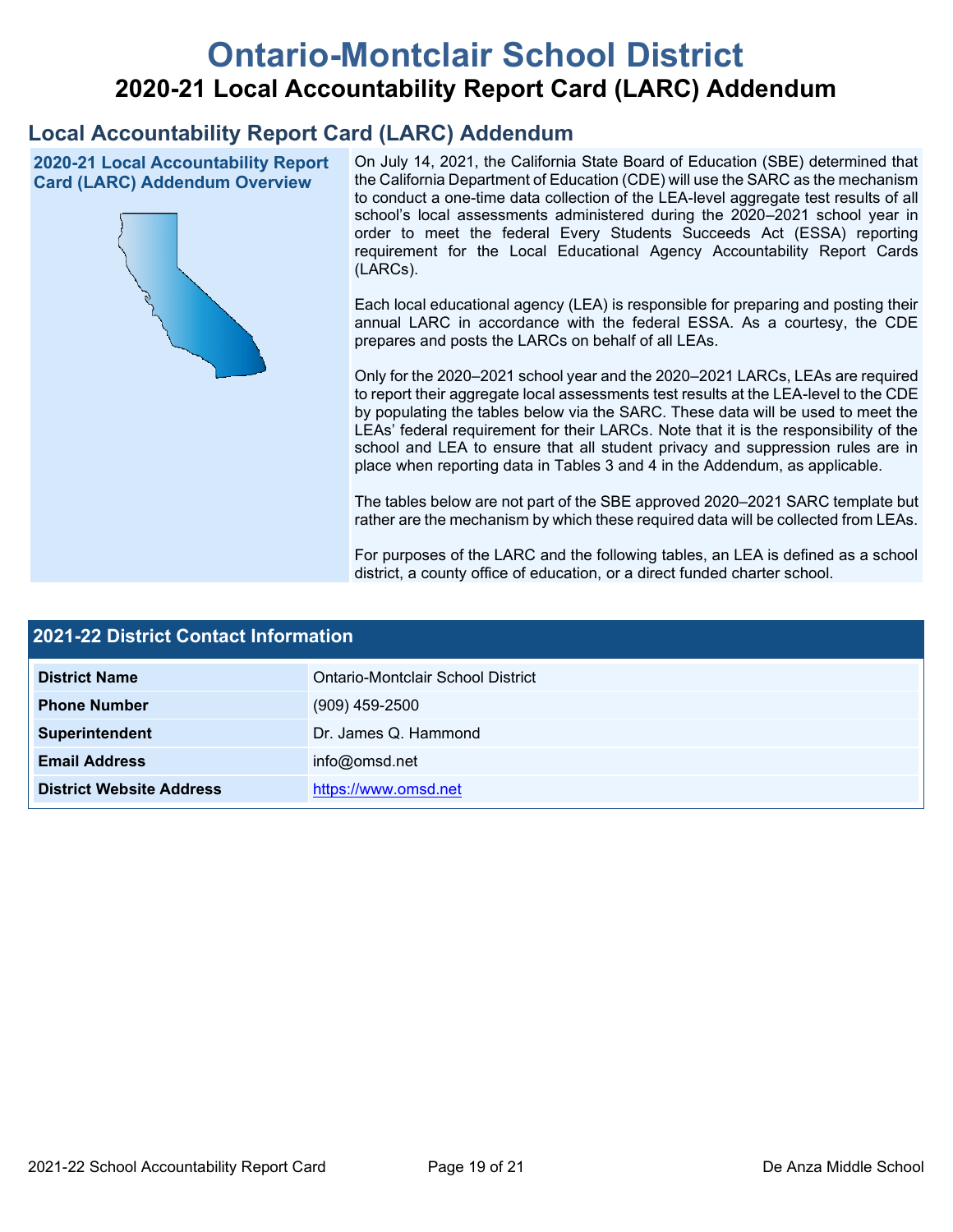#### **2020-21 CAASPP Test Results in ELA by Student Group**

This table displays CAASPP test results in ELA by student group for students grades three through eight and grade eleven taking and completing a state-administered assessment. The CDE will populate this table for schools in cases where the school administered the CAASPP assessment. In cases where the school administered a local assessment instead of CAASPP, the CDE will populate this table with "NT" values, meaning this school did not test students using the CAASPP. See the local assessment(s) table for more information.

| <b>CAASPP</b><br><b>Student Groups</b>               | <b>CAASPP</b><br><b>Total</b><br><b>Enrollment</b> | <b>CAASPP</b><br><b>Number</b><br><b>Tested</b> | <b>CAASPP</b><br><b>Percent</b><br><b>Tested</b> | <b>CAASPP</b><br><b>Percent</b><br><b>Not Tested</b> | <b>CAASPP</b><br><b>Percent</b><br>Met or<br><b>Exceeded</b> |
|------------------------------------------------------|----------------------------------------------------|-------------------------------------------------|--------------------------------------------------|------------------------------------------------------|--------------------------------------------------------------|
| <b>All Students</b>                                  | 12994                                              | <b>NT</b>                                       | <b>NT</b>                                        | <b>NT</b>                                            | <b>NT</b>                                                    |
| <b>Female</b>                                        | 6378                                               | <b>NT</b>                                       | <b>NT</b>                                        | <b>NT</b>                                            | <b>NT</b>                                                    |
| <b>Male</b>                                          | 6616                                               | <b>NT</b>                                       | <b>NT</b>                                        | <b>NT</b>                                            | <b>NT</b>                                                    |
| American Indian or Alaska Native                     | 92                                                 | <b>NT</b>                                       | <b>NT</b>                                        | <b>NT</b>                                            | <b>NT</b>                                                    |
| <b>Asian</b>                                         | 257                                                | <b>NT</b>                                       | <b>NT</b>                                        | <b>NT</b>                                            | <b>NT</b>                                                    |
| <b>Black or African American</b>                     | 394                                                | <b>NT</b>                                       | <b>NT</b>                                        | <b>NT</b>                                            | <b>NT</b>                                                    |
| <b>Filipino</b>                                      | 81                                                 | <b>NT</b>                                       | <b>NT</b>                                        | <b>NT</b>                                            | <b>NT</b>                                                    |
| <b>Hispanic or Latino</b>                            | 11629                                              | <b>NT</b>                                       | <b>NT</b>                                        | <b>NT</b>                                            | <b>NT</b>                                                    |
| <b>Native Hawaiian or Pacific Islander</b>           | 31                                                 | <b>NT</b>                                       | <b>NT</b>                                        | <b>NT</b>                                            | <b>NT</b>                                                    |
| <b>Two or More Races</b>                             | 140                                                | <b>NT</b>                                       | <b>NT</b>                                        | <b>NT</b>                                            | <b>NT</b>                                                    |
| <b>White</b>                                         | 370                                                | <b>NT</b>                                       | <b>NT</b>                                        | <b>NT</b>                                            | <b>NT</b>                                                    |
| <b>English Learners</b>                              | 2756                                               | <b>NT</b>                                       | <b>NT</b>                                        | <b>NT</b>                                            | <b>NT</b>                                                    |
| <b>Foster Youth</b>                                  | 73                                                 | <b>NT</b>                                       | <b>NT</b>                                        | <b>NT</b>                                            | <b>NT</b>                                                    |
| <b>Homeless</b>                                      | 2320                                               | <b>NT</b>                                       | <b>NT</b>                                        | <b>NT</b>                                            | <b>NT</b>                                                    |
| <b>Military</b>                                      | $\mathbf 0$                                        | $\mathbf 0$                                     | $\mathbf 0$                                      | $\mathbf 0$                                          | 0                                                            |
| <b>Socioeconomically Disadvantaged</b>               | 11552                                              | <b>NT</b>                                       | <b>NT</b>                                        | <b>NT</b>                                            | <b>NT</b>                                                    |
| <b>Students Receiving Migrant Education Services</b> | 0                                                  | $\mathbf 0$                                     | $\mathbf{0}$                                     | $\mathbf 0$                                          | 0                                                            |
| <b>Students with Disabilities</b>                    | 1919                                               | <b>NT</b>                                       | <b>NT</b>                                        | <b>NT</b>                                            | <b>NT</b>                                                    |